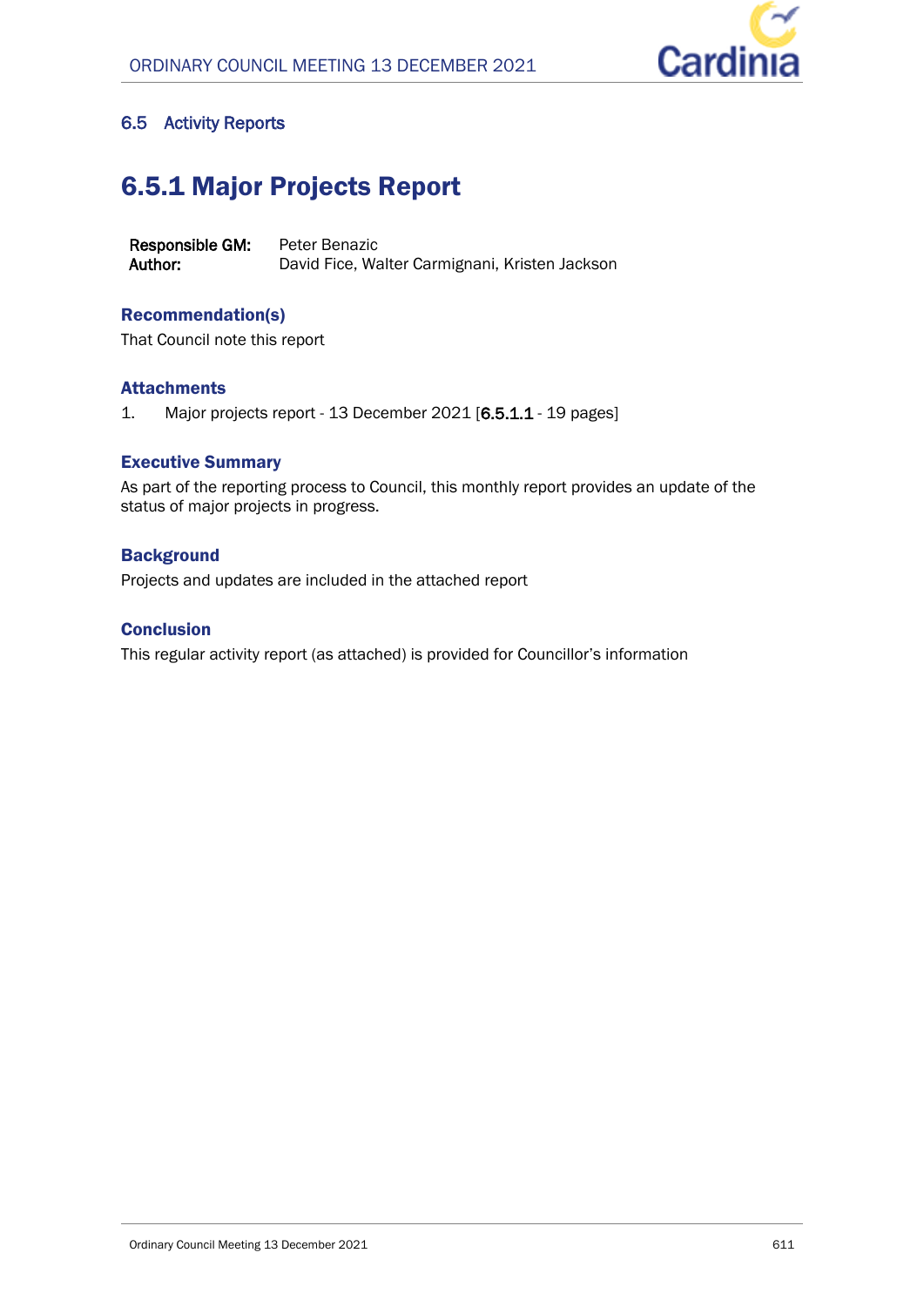## COVID-19 restrictions impact on project delivery

COVID-19 still has an ongoing impact on the construction industry despite the easing of restrictions. This has resulted in some timelines being pushed out. Project managers are working closely with contractors to minimise the impact this is having on the delivery of projects.

Additional delays are being caused by:

- Availability of contractors, with the construction sector operating at capacity.
- Issues with material supplies, impacting project costs.

Please note: the next major project report will be tabled at the February 2022 Council meeting,

## Recreation Reserves

#### Cora Lynn change room pavilion upgrade

| Project description | Construction of new change rooms supporting infrastructure at Cora Lynn Recreation<br>Reserve.                           |
|---------------------|--------------------------------------------------------------------------------------------------------------------------|
| Funding             | Council and the Victorian Government through Community Sports Infrastructure Loan<br>Funding jointly fund this project.  |
| <b>Timelines</b>    | Design documentation is scheduled for completion in February 2022.                                                       |
| Update              | Due to budget constraints further investigation and consultation is being undertaken<br>to consider alternative designs. |

### Gembrook Recreation Reserve – football/cricket pavilion redevelopment

| Project description | Redevelopment and extension of the existing football/cricket pavilion, providing<br>unisex change rooms, umpire change rooms, accessible amenities, first aid, gym,<br>additional social room and provide accessible servery areas. There is a minor upgrade<br>to the existing kitchen and social room areas, reconfiguring of the kiosk servery<br>counter, updating the spectator viewing lounge and time-keeper room at first floor<br>level, providing lift access to first floor level. |
|---------------------|-----------------------------------------------------------------------------------------------------------------------------------------------------------------------------------------------------------------------------------------------------------------------------------------------------------------------------------------------------------------------------------------------------------------------------------------------------------------------------------------------|
| Funding             | Council and the Australian Government jointly fund this project.                                                                                                                                                                                                                                                                                                                                                                                                                              |
| <b>Timelines</b>    | The project is scheduled for completion by end of January 2022.                                                                                                                                                                                                                                                                                                                                                                                                                               |
| Update              | Internal fit out is continuing to progress. This project has been impacted by COVID19<br>restrictions, which if further restrictions and shutdowns are imposed will cause undue<br>delay to the project expected completion date.                                                                                                                                                                                                                                                             |

#### Koo Wee Rup Secondary school pavilion

| Project description | New pavilion for the upgraded football oval, providing unisex change room facilities,<br>umpire change rooms, unisex amenities, canteen /kiosk, storage, cleaners' room and<br>covered spectator area. |
|---------------------|--------------------------------------------------------------------------------------------------------------------------------------------------------------------------------------------------------|
| Funding             | The project is funded by the Victorian Government (Victorian School Building<br>Authority).                                                                                                            |
| <b>Timelines</b>    | The pavilion is complete. The car park works are due to be completed January 2022                                                                                                                      |
| Update              | The pavilion is complete, and the car park works are nearing completion, electrical<br>supply connection due for completion early December.                                                            |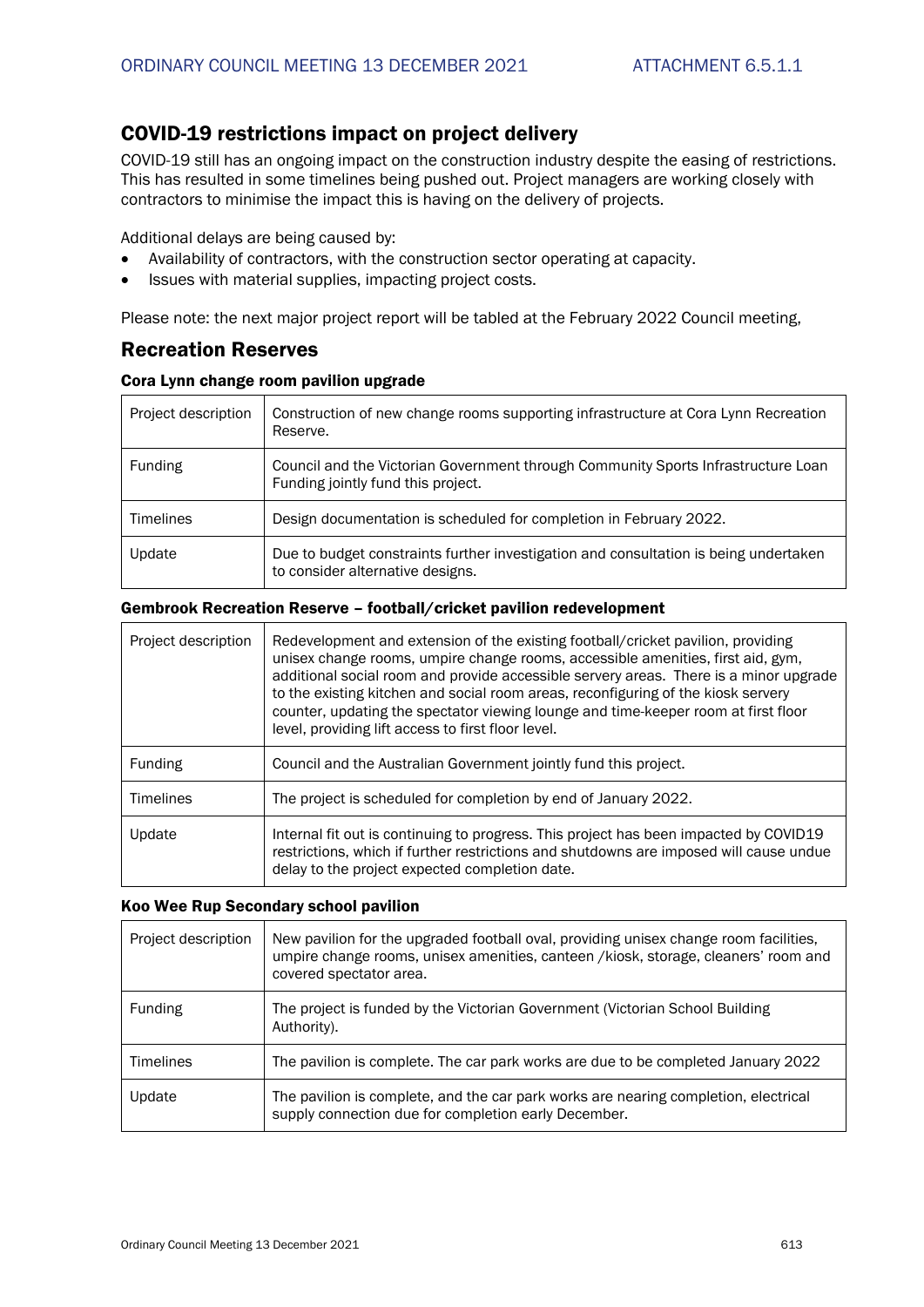## IYU Recreation Reserve – athletics track

| Project description | The construction of a new athletics track including a 10-lane synthetic track and<br>associated athletic sports. |
|---------------------|------------------------------------------------------------------------------------------------------------------|
| Funding             | This project is fully funded by Council                                                                          |
| <b>Timelines</b>    | Construction to commence January 2022.                                                                           |
| Update              | Contract has been awarded with construction to commence in January 2022.                                         |

## Toomuc Reserve northern pavilion

| Project description | Redevelopment of the ground floor area of the existing pavilion to provide netball<br>change facilities with operable walls, umpire change rooms, and unisex amenities.<br>Retrofit existing football/cricket change room amenities/umpire room amenities and<br>modification of First Aid room. |
|---------------------|--------------------------------------------------------------------------------------------------------------------------------------------------------------------------------------------------------------------------------------------------------------------------------------------------|
| Funding             | Council, Sport Australia Community Sport Infrastructure Program and the Australian<br>Government jointly fund this project.                                                                                                                                                                      |
| <b>Timelines</b>    | The project is scheduled for completion by the end of February 2022.                                                                                                                                                                                                                             |
| Update              | External extension and internal renovation works are continuing; however, the project<br>has been impacted by COVID19 restrictions delaying the project schedule.                                                                                                                                |

## Toomuc Reserve southern pavilion and little athletics/baseball facility

| Project description | Redevelopment of the junior football and cricket pavilion to include:<br>four sets of change rooms with unisex amenities, unisex accessible change room,<br>$\bullet$<br>accessible unisex public toilet, male and female public toilets, unisex umpires<br>change room with operable wall<br>canteen/kiosk (servicing both ovals) and cool room<br>٠<br>internal and external storage<br>٠<br>first aid room<br>external spectator viewing, and timekeepers' room<br>existing pavilion to remain<br>Improvements to the existing little athletics and baseball facilities to upgrade of<br>canteen, storage space, change rooms and amenities, first aid room, accessible public<br>toilets and external covered viewing area. |
|---------------------|---------------------------------------------------------------------------------------------------------------------------------------------------------------------------------------------------------------------------------------------------------------------------------------------------------------------------------------------------------------------------------------------------------------------------------------------------------------------------------------------------------------------------------------------------------------------------------------------------------------------------------------------------------------------------------------------------------------------------------|
| <b>Funding</b>      | Council, the Australian Government and the Victorian Government's Sport &<br>Recreation Victoria Fund jointly fund this project.                                                                                                                                                                                                                                                                                                                                                                                                                                                                                                                                                                                                |
| <b>Timelines</b>    | The project is scheduled for completion by the end of February 2022.                                                                                                                                                                                                                                                                                                                                                                                                                                                                                                                                                                                                                                                            |
| Update              | Construction works are progressing at the southern pavilion with works on the existing<br>and new structure underway. The baseball facility buildings are currently being<br>manufactured offsite. The project has been impacted by COVID19 restrictions delaying<br>the project schedule.                                                                                                                                                                                                                                                                                                                                                                                                                                      |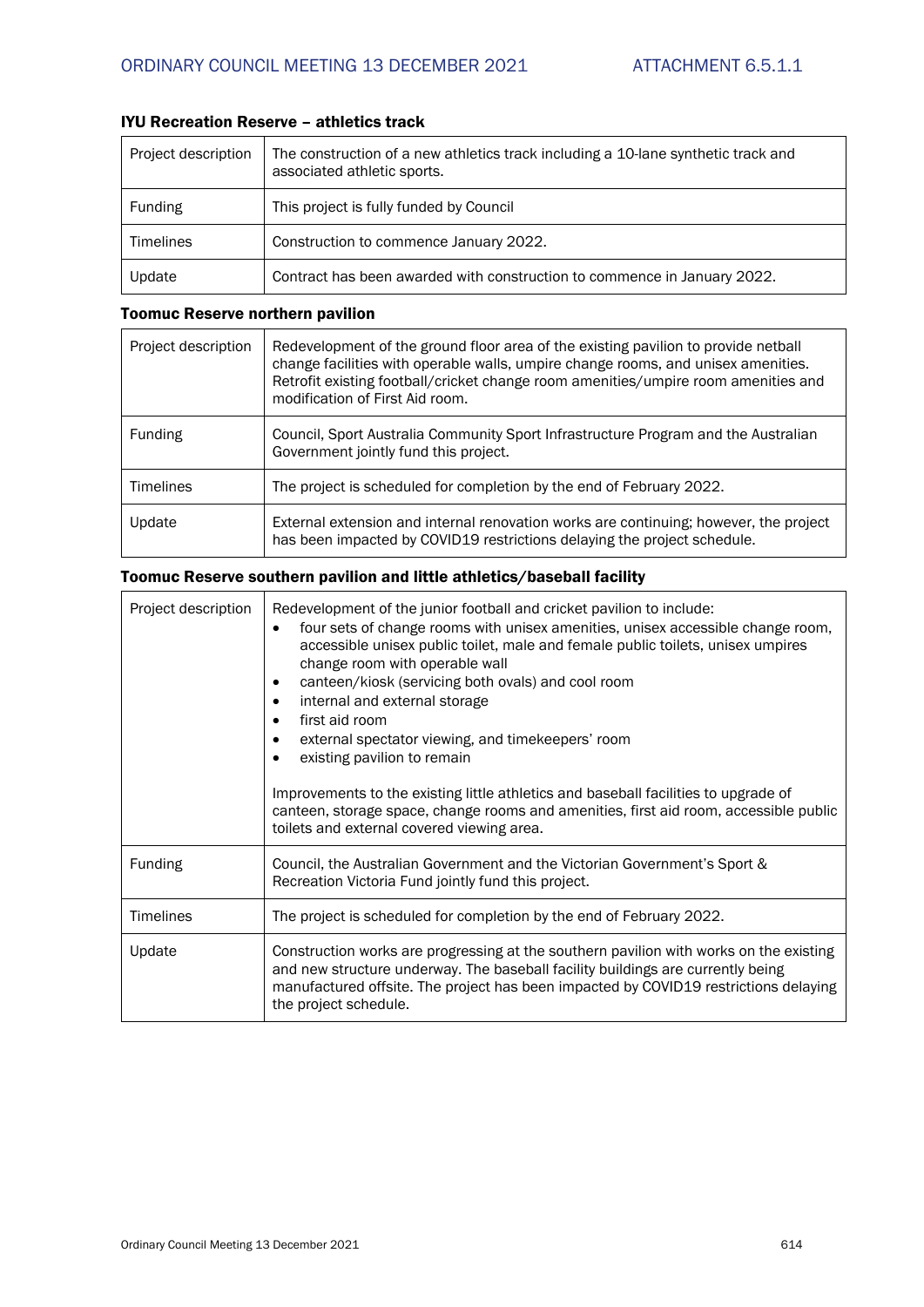| Project description | Replacement of existing public toilets.                                                                |
|---------------------|--------------------------------------------------------------------------------------------------------|
| <b>Funding</b>      | This project is being funded by the Australian Government                                              |
| <b>Timelines</b>    | This project is scheduled for completion by the end of December 2021.                                  |
| Update              | Construction works of the new toilet and demolition of the old toilet block are nearing<br>completion. |

## Upper Beaconsfield Recreation Reserve – public toilets

## Worrell Recreation Reserve car park sealing

| Project description | Pavement construction and sealing of the carpark and internal road from the Hills Hub<br>and across to the tennis facility.                                                                    |
|---------------------|------------------------------------------------------------------------------------------------------------------------------------------------------------------------------------------------|
| Funding             | This project is funded by Council and the Australian Government                                                                                                                                |
| <b>Timelines</b>    | Project is now due to be completed over the 2021-22 summer period.                                                                                                                             |
| Update              | Tender evaluation has been carried out over November/early December, with a<br>contract expected to be awarded shortly. Commencement of works will be dependent<br>on contractor availability. |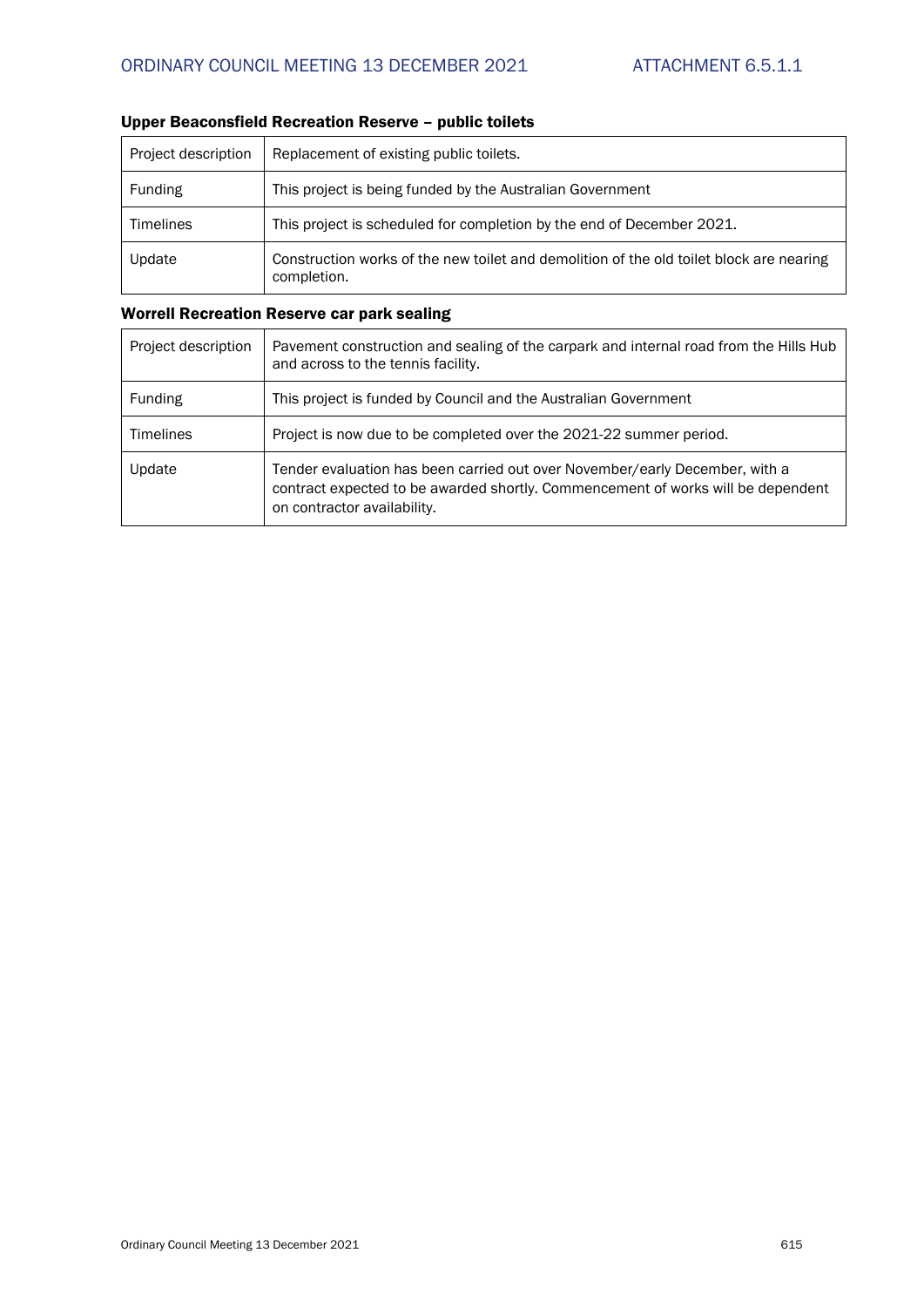## Roads

## *Strategic road sealing program*

Council is investing funds to upgrade several strategic roads across the shire to improve transport connections. Approximately 25km of roads across the shire have been identified. including:

- McGregor Road, Soldiers Road and Hobsons Road, Pakenham/Rythdale
- Thewlis Road, Pakenham
- Armytage Road and LL Road, Officer
- Huxtable Road, Pakenham Upper
- Dore Road, Pakenham
- Bessie Creek Road, Nar Nar Goon North
- Evans Road, Bunyip
- Main Drain Road, Koo Wee Rup project complete
- Boundary Drain Road, Koo Wee Rup project complete
- Mount Lyall Road, Lang Lang East

#### LL and Armytage roads

| Project description | Construction of LL and Armytage roads, Officer, includes pavement, kerb and channel<br>and underground drainage works. The project also includes the construction of a<br>temporary seal on Brown Road from Armytage Road to Starling Road.                                                                                             |
|---------------------|-----------------------------------------------------------------------------------------------------------------------------------------------------------------------------------------------------------------------------------------------------------------------------------------------------------------------------------------|
| Funding             | This project is fully funded by Council                                                                                                                                                                                                                                                                                                 |
| <b>Timelines</b>    | Construction is expected to commence in February 2022                                                                                                                                                                                                                                                                                   |
| Update              | The contract for the construction of LL and Armytage roads has been awarded and<br>works were initially delayed due to the onset of winter. Further delays have been<br>encountered due Melbourne Water approval to work over the extremely shallow<br>Melbourne Water main crossing in Armytage Road, being received in late November. |

#### McGregor-Soldiers-Hobsons roads

| Project description | Construction of McGregor-Soldiers-Hobsons roads, Pakenham, includes pavement,<br>kerb and channel and underground drainage works.                    |
|---------------------|------------------------------------------------------------------------------------------------------------------------------------------------------|
| Funding             | This project is fully funded by Council                                                                                                              |
| <b>Timelines</b>    | Awaiting Melbourne Water approval before this project can move forward.                                                                              |
| Update              | The design of McGregor/Soldiers/Hobsons roads is currently pending approvals from<br>Melbourne Water, and will be finalised once these are provided. |

#### Detailed designs

| Project description | Detailed designs of Bessie Creek Road, Huxtable Road, Mt Lyall Road, Dore Road and<br>Thewlis Road                                                                                                                                                                                                                                                |
|---------------------|---------------------------------------------------------------------------------------------------------------------------------------------------------------------------------------------------------------------------------------------------------------------------------------------------------------------------------------------------|
| Funding             | This project is fully funded by Council                                                                                                                                                                                                                                                                                                           |
| <b>Timelines</b>    | Detailed designs are due to be complete early 2022                                                                                                                                                                                                                                                                                                |
| Update              | Detailed design for Bessie Creek Road, Huxtable Road, Mt Lyall Road, Dore Road and<br>Thewlis Road are well underway. Environmental reports are being finalised for these<br>roads that will inform the final design. Tenders for each project will be rolled out as<br>designs are completed and the relevant permits for tree removal obtained. |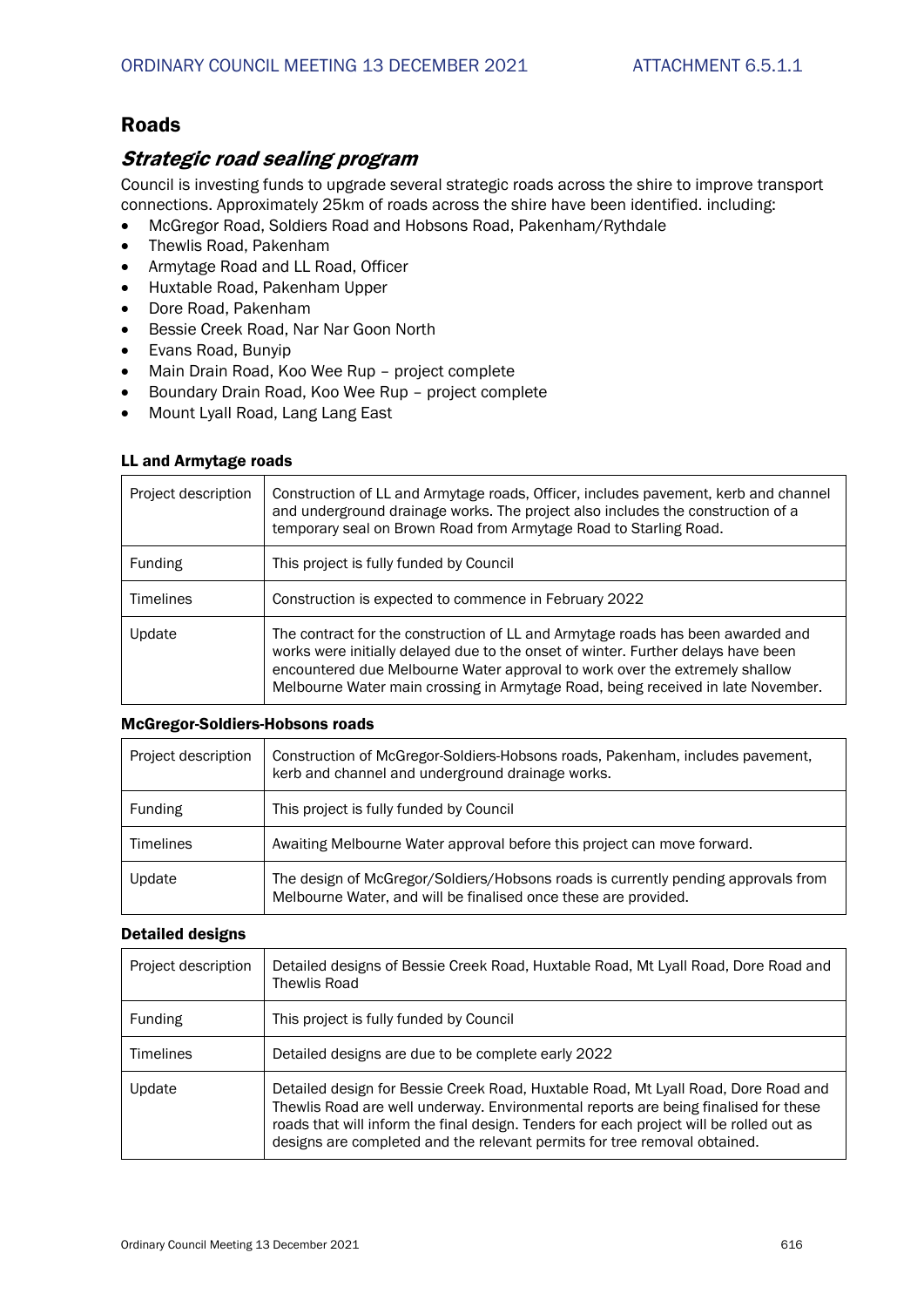## *Princes Highway intersection upgrades*

Eight intersections along the Princess Highway between Beaconsfield and Pakenham have been identified for upgrading through the associated planning schemes. Upgrades identified include amendments to two existing signalised intersections as well as signalising six previously unsignalised intersections. All intersections have been highlighted for additional or extended turn lanes, additional through lanes, bus priority lanes, and shared cycle/pedestrian lanes.

Identified intersections include:

- Glismann Road complete
- O'Neil Road complete
- Brunt Road
- Bayview Road
- Tivendale Road
- McMullen Road
- Arena Parade
- Thewlis Road

#### Brunt Road, Officer

| Project description | The Brunt Road/Whiteside Road Princes Highway intersection is an existing fully<br>signalised intersection. The upgrade works will increase the capacity of the<br>intersection to handle the increased traffic volumes caused by adjacent development.<br>This includes constructing duel right turn lanes into and exiting both Brunt Road and<br>Whiteside Road, a westbound bus priority lane and off-road cycle and pedestrian<br>paths. |
|---------------------|-----------------------------------------------------------------------------------------------------------------------------------------------------------------------------------------------------------------------------------------------------------------------------------------------------------------------------------------------------------------------------------------------------------------------------------------------|
| Funding             | This project is to be funded by developer contributions and is expected to be delivered<br>through external funding sources.                                                                                                                                                                                                                                                                                                                  |
| Timing              | Designs will be finalised by mid-2022.                                                                                                                                                                                                                                                                                                                                                                                                        |
| Update              | DoT is currently reviewing draft detailed design. Service authorities have been<br>engaged and relocation plans are being finalised. Designs will be finalised by mid-<br>2022.                                                                                                                                                                                                                                                               |

#### Tivendale Road-Station Street, Officer

| Project description | The Tivendale Road/Station Street Princes Highway intersection is an existing fully<br>signalised intersection. The upgrade works will increase the capacity of the<br>intersection to handle the increased traffic volumes caused by adjacent development.<br>This includes constructing duel right turn lanes into and exiting Tivendale Road, a<br>westbound bus priority lane, off road cycle and pedestrian paths, and car parking<br>alterations along the Princes Highway eastbound lanes and the southern service road. |
|---------------------|---------------------------------------------------------------------------------------------------------------------------------------------------------------------------------------------------------------------------------------------------------------------------------------------------------------------------------------------------------------------------------------------------------------------------------------------------------------------------------------------------------------------------------|
| Funding             | This project is jointly funded by Developer Contributions and the Australian<br>Government                                                                                                                                                                                                                                                                                                                                                                                                                                      |
| Timing              | Construction is due to commence in April 2022.                                                                                                                                                                                                                                                                                                                                                                                                                                                                                  |
| Update              | Detailed design is complete, tenders have been called and are schedule to close in<br>mid-December 2021.                                                                                                                                                                                                                                                                                                                                                                                                                        |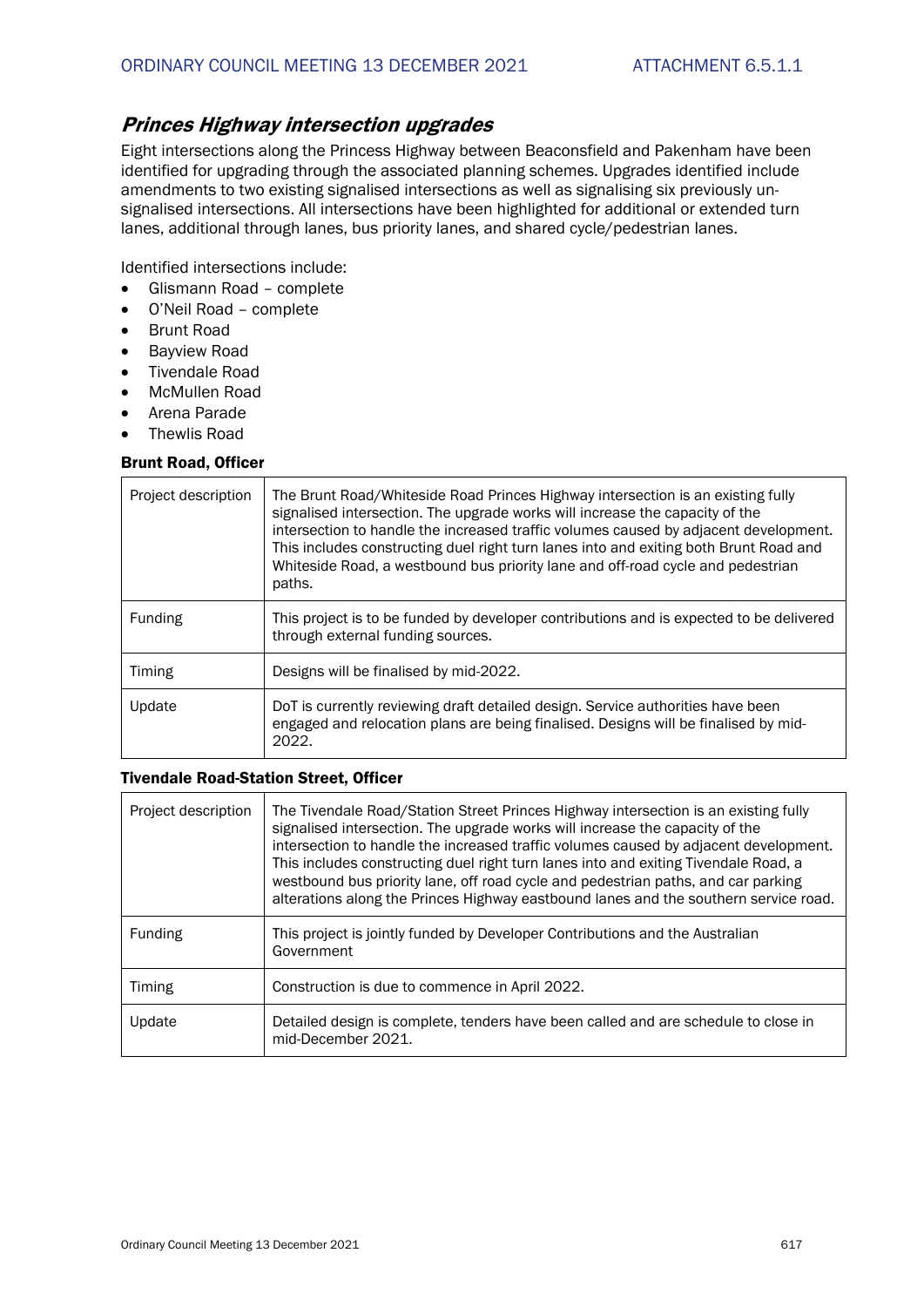| Project description | Bayview Road Princes Highway intersection is currently an unsignalised T-intersection.<br>This project will:<br>upgrade the intersection to be a fully signalised crossroad, with the southern leg<br>of Bayview Road being constructed and connecting into the development to the<br>south west. Ultimately this southern leg will connect to the Monash Freeway via<br>the Officer South Road interchange.<br>include duel right turn lanes into both legs of Bayview Road, a westbound bus<br>٠<br>priority lane, off road cycle and pedestrian paths, and car parking alterations<br>along the Princes Hwy eastbound lane. |
|---------------------|--------------------------------------------------------------------------------------------------------------------------------------------------------------------------------------------------------------------------------------------------------------------------------------------------------------------------------------------------------------------------------------------------------------------------------------------------------------------------------------------------------------------------------------------------------------------------------------------------------------------------------|
| <b>Funding</b>      | This project is jointly funded by Developer Contributions and the Australian<br>Government                                                                                                                                                                                                                                                                                                                                                                                                                                                                                                                                     |
| Timing              | Construction is due to commence in April 2022.                                                                                                                                                                                                                                                                                                                                                                                                                                                                                                                                                                                 |
| Update              | Detailed design is complete, tenders have been called and are schedule to close in<br>mid-December 2021.                                                                                                                                                                                                                                                                                                                                                                                                                                                                                                                       |

## Bayview Road, Officer

#### Arena Parade, Thewlis Road and McMullen Road

| Project description | These eastern Princes Highway intersections are currently in the initial design phase<br>and will be delivered subject to funding being available. |
|---------------------|----------------------------------------------------------------------------------------------------------------------------------------------------|
| Funding             | This project is to be funded by developer contributions and is expected to be delivered<br>through external funding sources.                       |
| Timing              | Designs are underway.                                                                                                                              |
| Update              | These intersections are in early phases of design.                                                                                                 |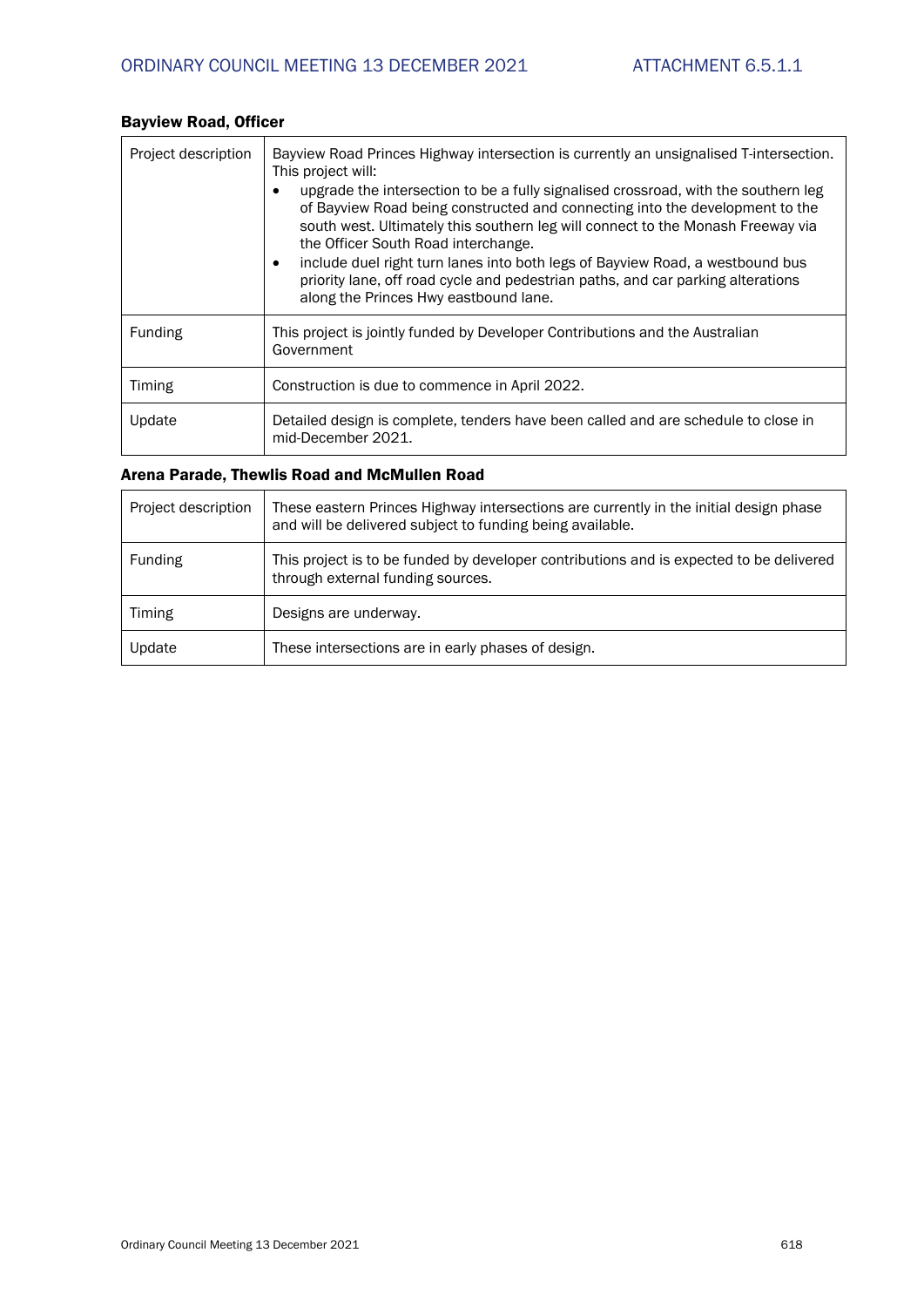## *Sealing the Hills*

Council has received funds from the Australian Government to seal over 110km of unmade roads in the Dandenong ranges (Emerald, Cockatoo, Gembrook, Beaconsfield Upper) including a number of connector roads.

These roads projects are jointly funded by the Australian Government (\$150m) and property owners, who benefit from the project, via special charge schemes (approx. 20% of the overall budget). This large package of works will be delivered over the next 10 years with approx. 2-5% occurring each year in the first four years and ramping up to 10-15% in the following six years.

| Project description                       | Groups of roads that have been packaged together to have designs undertaken                                                                                                                                                                                                                                                                                                                                                                                                                                                                                                                                                                                                                                                                                                                                                                                                                                                                                                                                                                                                                                                                                                                                                                                                                                                                                                                                                                                                                                                                                                                                                                                                                                                                                                                                                                |
|-------------------------------------------|--------------------------------------------------------------------------------------------------------------------------------------------------------------------------------------------------------------------------------------------------------------------------------------------------------------------------------------------------------------------------------------------------------------------------------------------------------------------------------------------------------------------------------------------------------------------------------------------------------------------------------------------------------------------------------------------------------------------------------------------------------------------------------------------------------------------------------------------------------------------------------------------------------------------------------------------------------------------------------------------------------------------------------------------------------------------------------------------------------------------------------------------------------------------------------------------------------------------------------------------------------------------------------------------------------------------------------------------------------------------------------------------------------------------------------------------------------------------------------------------------------------------------------------------------------------------------------------------------------------------------------------------------------------------------------------------------------------------------------------------------------------------------------------------------------------------------------------------|
| Funding                                   | This project is jointly funded by the Australian Government and contributions by<br>residents via a Special Charge Scheme                                                                                                                                                                                                                                                                                                                                                                                                                                                                                                                                                                                                                                                                                                                                                                                                                                                                                                                                                                                                                                                                                                                                                                                                                                                                                                                                                                                                                                                                                                                                                                                                                                                                                                                  |
| Timelines                                 | Ongoing                                                                                                                                                                                                                                                                                                                                                                                                                                                                                                                                                                                                                                                                                                                                                                                                                                                                                                                                                                                                                                                                                                                                                                                                                                                                                                                                                                                                                                                                                                                                                                                                                                                                                                                                                                                                                                    |
| Collector road<br>package (1-6)<br>update | These packages have been delayed while awaiting the arborist assessments and the<br>planning process review. These packages are:<br>$\bullet$<br>Mt Burnett Road and Morrisons Road (Pakenham Upper/Mt Burnett)<br>Ure Road and Mountain Road (Gembrook)<br>$\bullet$<br>Matters Road, Bourkes Creek Road, Shelton Road and Toomuc Valley Road<br>$\bullet$<br>Beenak Road East (Gembrook), Moore Road (Nar Nar Goon North), and Thewlis<br>$\bullet$<br>Road (Pakenham Upper)<br>Dickie Road and Carpenter Road (Beaconsfield Upper)<br>$\bullet$<br>Telegraph Road (Beaconsfield Upper)<br>$\bullet$<br>Preliminary assessments have identified that there will be a significant number of<br>trees affected and considered lost by the road widening and sealing design. The<br>required environmental studies are being undertaken currently that will inform the<br>final designs and allow for the required planning permits applications to be lodged.<br>This process is expected to be completed during 2022 and 2023.<br>Mt Burnett Road<br>$\bullet$<br>The design is receiving minor modifications, with a reassessment by the<br>arborist scheduled. A planning permit application will be prepared and<br>submitted in the first quarter of 2022<br>Beenak East Rpad is at a similar stage to Mt Burnett Road.<br>$\bullet$<br>Mountain/Ure roads<br>$\bullet$<br>The design has been reassessed by the project manager and environmental<br>planner. An arborist impact assessment will be needed to inform any further<br>review of the design to minimise tree loss.<br><b>Telegraph Road</b><br>$\bullet$<br>A new designer and arborist have been appointed undertake the field work.<br>Toomuc Valley Road and Shelton Road<br>$\bullet$<br>A redesign is required prior to undertaking an arborist Impact assessment. |
| Road design<br>packages 10-19<br>update   | Initial investigations and preliminary designs have commenced on these packages in<br>preparation for special charge scheme considerations. The design process will occur<br>throughout 2021/22/23 and be subject to the successful completion of the special<br>charge scheme process. Packages 10-19 consist of the following roads:<br>Baker, Glen, Station, Garden - Cockatoo<br>$\bullet$<br>Neville, Grenville, First, Second, Steane, Spring, Hazel - Cockatoo<br>$\bullet$<br>Alexander Marcelle, Halcyon, Maurice, Jeanne, Lowen, Stringybark, Fern Gully,<br>$\bullet$<br>Seaview, Gum - Cockatoo                                                                                                                                                                                                                                                                                                                                                                                                                                                                                                                                                                                                                                                                                                                                                                                                                                                                                                                                                                                                                                                                                                                                                                                                                                |

#### Design packages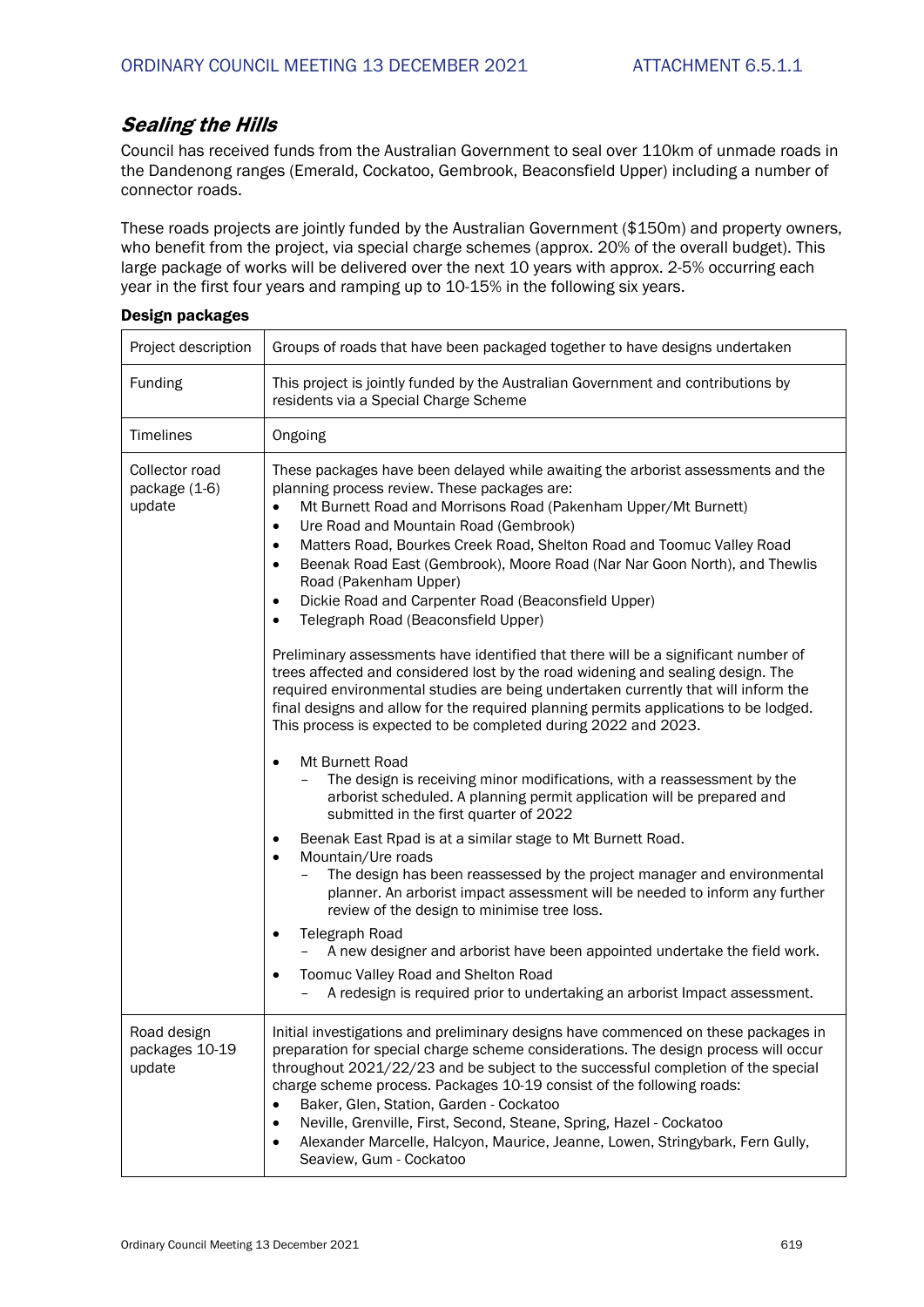|                                                                   | Blackwood, Redwood, Gembrook, Russell, - Gembrook<br>Red, Boyd, Ramage, Williamson – Gembrook<br>٠<br>Carawa, Naughton - Cockatoo<br>٠<br>Colin, Belgrave, Woodlands - Cockatoo<br>Sherriff, Durban, Old Gembrook - Emerald<br>Andrew, Christians, - Emerald<br>٠<br>Young, Morris, Burton - Beaconsfield Upper.<br>$\bullet$                                                                                                                                                                                                                                                                                                                         |
|-------------------------------------------------------------------|-------------------------------------------------------------------------------------------------------------------------------------------------------------------------------------------------------------------------------------------------------------------------------------------------------------------------------------------------------------------------------------------------------------------------------------------------------------------------------------------------------------------------------------------------------------------------------------------------------------------------------------------------------|
| Next packages to<br>start the special<br>charge scheme<br>process | Three packages of roads have recently started community engagement with the<br>'survey to landholders' submissions closed and assessed. These packages are:<br>Baker Street, Station Road/Glen Road, and Garden Street - Cockatoo<br>$\bullet$<br>Blackwood Lane, Redwood Road (remaining service lane), Gembrook Road<br>(service lane), and Russell Road – Gembrook<br>Young Street, Morris Road, and Burton Road – Beaconsfield Upper<br>Two more packages started the special charge scheme process in November, these<br>are:<br>Sherriff, Durban, Old Gembrook - Emerald<br>Neville, Grenville, First, Second, Steane, Spring, Hazel - Cockatoo |

## Princes Avenue-Crichton Road, Emerald

| Project description             | Construction of Princess Avenue and Crichton Road, Emerald, includes pavement,<br>asphalt wearing surface, kerb and channel, and underground drainage.                                                                                                                                                                                                           |
|---------------------------------|------------------------------------------------------------------------------------------------------------------------------------------------------------------------------------------------------------------------------------------------------------------------------------------------------------------------------------------------------------------|
|                                 | The project also includes an underground drainage pipe that runs parallel to the<br>existing water sensitive urban design (WSUD) swale along Princess Avenue which will<br>help prevent the WSUD from overflowing and damaging elements within the Nobelius<br>Heritage Park.                                                                                    |
|                                 | The sealing of the roads and carparks within Nobelius Heritage Park past the museum<br>and the packing shed are not included in this project due to a heritage permit being<br>required through Heritage Victoria. These works will be tendered and awarded as a<br>different project if the heritage permit is approved.                                        |
| Funding                         | This project is jointly funded by the Australian Government and contributions by<br>residents via a Special Charge Scheme.                                                                                                                                                                                                                                       |
|                                 | The project has also received additional funding from 'Tyre Stewardship Australia' to<br>use a crumbed rubber asphalt seal as a part of a trial.                                                                                                                                                                                                                 |
| Timing                          | Construction is currently underway and due to be completed in January 2022                                                                                                                                                                                                                                                                                       |
| Special charge<br>scheme update | Survey of landowners' - complete<br>$\bullet$<br>Intension to declare scheme - complete - report approved at the May Council<br>$\bullet$<br>meeting<br>Submissions hearing - not required<br>٠<br>Declaration of a scheme - complete - report approved at the July Council meeting<br>$\bullet$<br>VCAT Period - complete - No objections received<br>$\bullet$ |
| Design and<br>construct update  | Works are continuing with tree removal complete and the drainage works now<br>underway.                                                                                                                                                                                                                                                                          |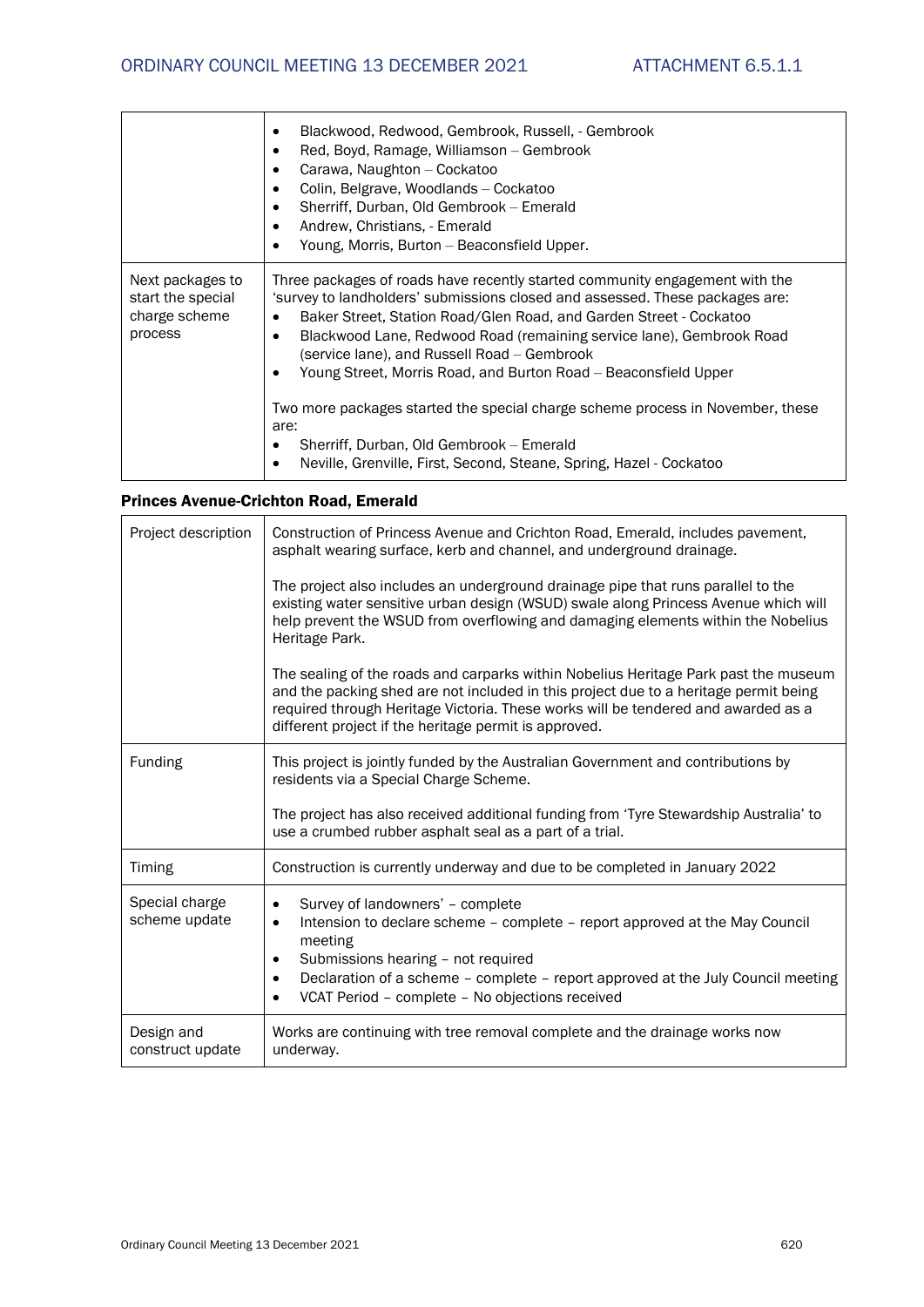## Caroline Avenue-Boronia Crescent-Rouen Road, Cockatoo

| underground drainage works.                                                                                                                                                                                                                                                                                                                                                                                                                                                                                                                                                                                                           |
|---------------------------------------------------------------------------------------------------------------------------------------------------------------------------------------------------------------------------------------------------------------------------------------------------------------------------------------------------------------------------------------------------------------------------------------------------------------------------------------------------------------------------------------------------------------------------------------------------------------------------------------|
| The project also includes some improvements to the existing underground drainage<br>and water sensitive urban design (WSUD) at Cockatoo Creek from the IGA into the<br>Cockatoo Creek.                                                                                                                                                                                                                                                                                                                                                                                                                                                |
| This project is jointly funded by the Australian Government and contributions by<br>residents via a Special Charge Scheme                                                                                                                                                                                                                                                                                                                                                                                                                                                                                                             |
| Construction has been delayed due to proposed vegetation removal                                                                                                                                                                                                                                                                                                                                                                                                                                                                                                                                                                      |
| Survey of landowners - complete<br>$\bullet$<br>Intension to declare scheme - complete - report approved at the May Council<br>$\bullet$<br>meeting<br>Submissions hearing - not required<br>$\bullet$<br>Declaration of a scheme - complete - report approved at the July Council meeting<br>$\bullet$<br>VCAT Period - Complete - no objections received.<br>$\bullet$                                                                                                                                                                                                                                                              |
| Detailed designs currently underway. The recently completed arborist assessment has<br>confirmed that the project will be delayed due to the proposed vegetation removal.<br>The project team are working with the designer, arborist and ecologists to review the<br>design and minimise vegetation losses while achieving other project objectives<br>including safety and drainage improvements. A planning permit will likely be required<br>for the vegetation removal.<br>The downstream WSUD works at Cockatoo Creek have been awarded and are<br>scheduled to commence in March 2022 in preparation for the upstream roadside |
| drainage works.                                                                                                                                                                                                                                                                                                                                                                                                                                                                                                                                                                                                                       |

## Armstrong Road, Upper Beaconsfield

| Project description             | Construction of Armstrong Road, Upper Beaconsfield, includes pavement, asphalt<br>wearing surface, kerb and channel, and underground drainage works.                                                                                                                                                                                                                                                            |
|---------------------------------|-----------------------------------------------------------------------------------------------------------------------------------------------------------------------------------------------------------------------------------------------------------------------------------------------------------------------------------------------------------------------------------------------------------------|
| <b>Funding</b>                  | This project is jointly funded by the Australian Government and contributions by<br>residents via a Special Charge Scheme                                                                                                                                                                                                                                                                                       |
| <b>Timing</b>                   | Construction is scheduled for January to May 2022                                                                                                                                                                                                                                                                                                                                                               |
| Special charge<br>scheme update | Survey of landowners - complete<br>$\bullet$<br>Intention to declare scheme – complete – report approved at the July Council<br>$\bullet$<br>meeting<br>Submissions hearing – not required (no submissions were received)<br>$\bullet$<br>Declaration of a scheme – complete – report approved at the October Council<br>meeting<br>VCAT period – complete – awaiting confirmation from VCAT of no submissions. |
| Design and<br>construct update  | Detailed designs have been completed and vegetation removal granted through<br>DELWP.<br>Tenders were called in November and closed in December 2021. These are currently<br>being assessed for award. Award of tender will only be made following confirmation                                                                                                                                                 |
|                                 | from VCAT that no objections were received through the special charge scheme VCAT<br>period.                                                                                                                                                                                                                                                                                                                    |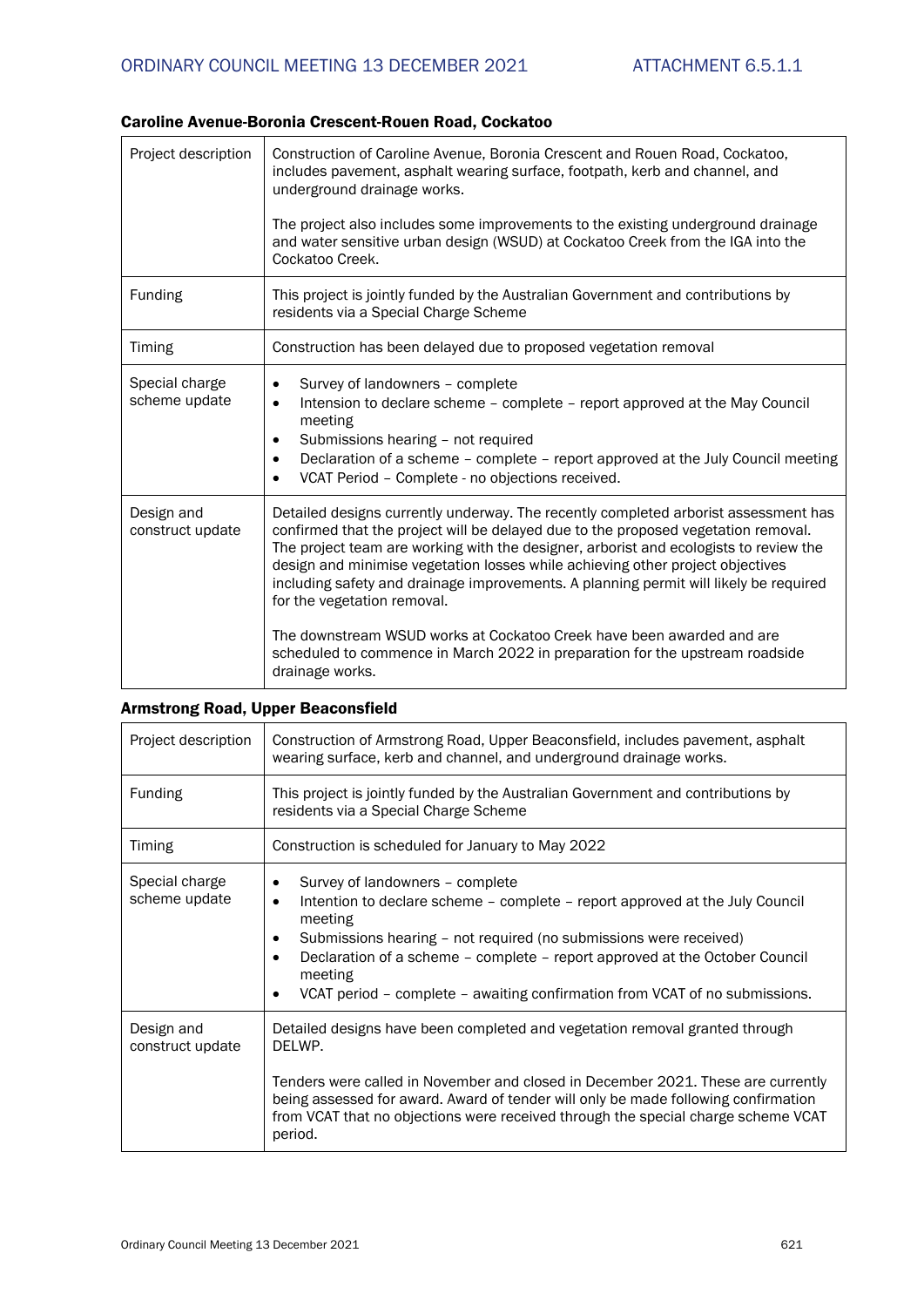| Project description             | Construction of Innes Road (including Innes Road west section), Station Road/Anzac<br>Street/Heroes Avenue, Gembrook, includes pavement, asphalt wearing surface,<br>footpath, kerb and channel, and underground drainage works. The project also<br>includes some improvements to drainage along the Puffing Billy railway line near<br>Station Rd.                                                                             |
|---------------------------------|----------------------------------------------------------------------------------------------------------------------------------------------------------------------------------------------------------------------------------------------------------------------------------------------------------------------------------------------------------------------------------------------------------------------------------|
| <b>Funding</b>                  | This project is jointly funded by the Australian Government and contributions by<br>residents via a Special Charge Scheme                                                                                                                                                                                                                                                                                                        |
| <b>Timing</b>                   | Construction is scheduled for January to May 2022                                                                                                                                                                                                                                                                                                                                                                                |
| Special charge<br>scheme update | Survey of landowners - complete<br>$\bullet$<br>Intension to declare scheme – complete – report approved at the July Council<br>$\bullet$<br>meeting<br>Submissions hearing - not required (no submissions were received)<br>$\bullet$<br>Declaration of a scheme - complete - report approved at the October Council<br>$\bullet$<br>meeting<br>VCAT period - complete - awaiting confirmation from VCAT of no submissions<br>٠ |
| Design and<br>construct update  | Detailed designs have been completed. No vegetation removal permission required.<br>Tenders were called in November and closed in December. These are currently being<br>assessed for award. Award of tender will only be made following confirmation from<br>VCAT that no objections were received through the special charge scheme VCAT<br>period.                                                                            |

## Station Road, Anzac Street, Heroes Avenue and Innes Road, Gembrook

## *Other Council delivered road projects*

## Blackspot project: Avon Road, Cockatoo/Avonsleigh

| Project description | The installation of safety barriers, sealed shoulders and tree removal along Avon<br>Road, Cockatoo/Avonsleigh between Woori Yallock Road and Kennedy Road.    |
|---------------------|----------------------------------------------------------------------------------------------------------------------------------------------------------------|
| Funding             | This project is fully funded by the Australian Government's Blackspot Program.                                                                                 |
| <b>Timelines</b>    | This project is now complete.                                                                                                                                  |
| Update              | The road shoulder improvement works were completed end of January 2021. The tree<br>removal works are now complete, along with the guardrail and line marking. |

## Emerald Netball facility entry works

| Project description | Widening of Beaconsfield-Emerald Road to establish right and left-hand turn lanes                                        |
|---------------------|--------------------------------------------------------------------------------------------------------------------------|
| Funding             | This project is jointly funded by Australian Government's Local Road and Community<br>Infrastructure program and Council |
| <b>Timelines</b>    | Construction is underway and completion due by end of January 2022                                                       |
| Update              | Tree removal works are complete and drainage works have commenced. Service<br>relocation due to commence late December.  |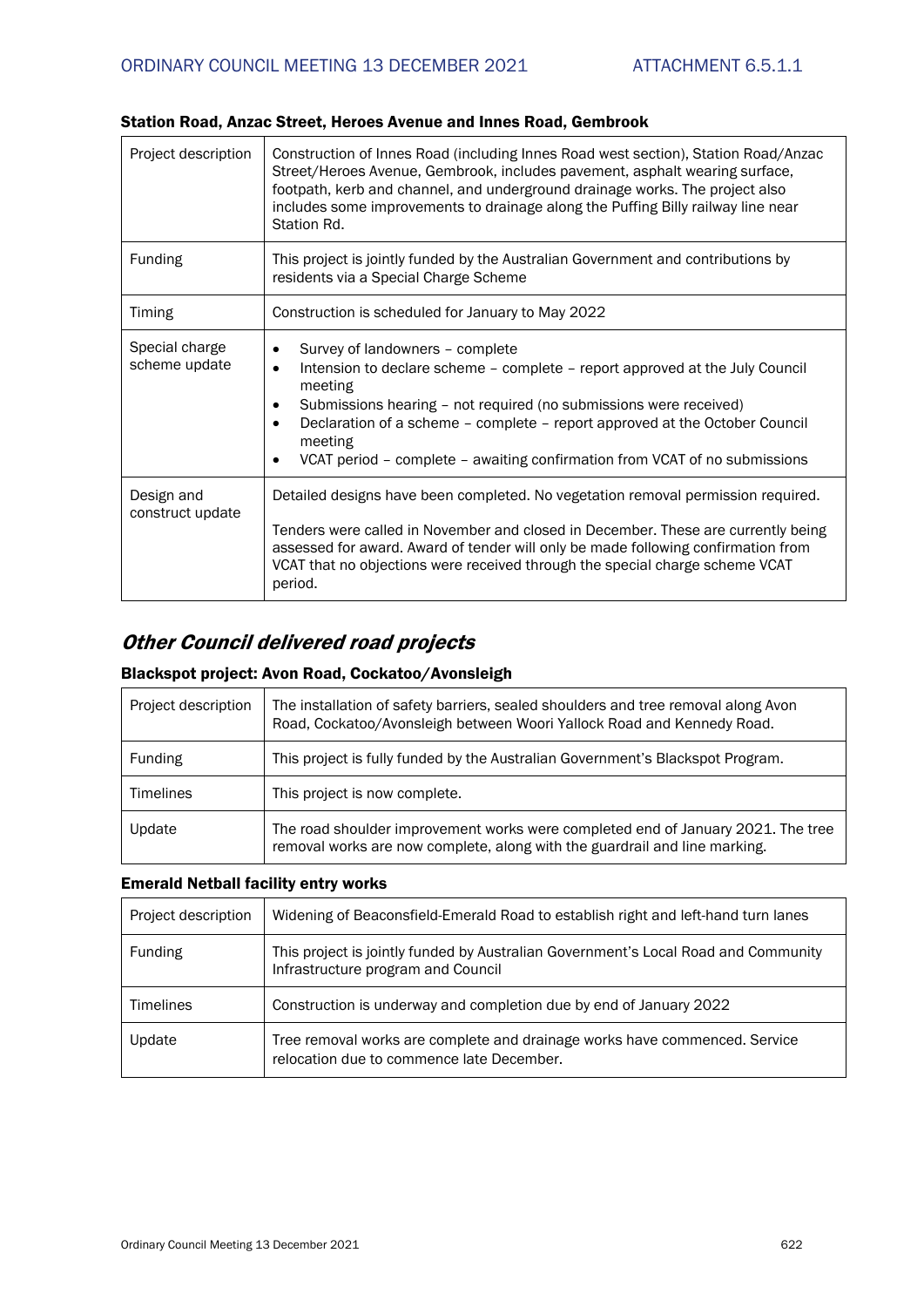| Project description | The significant proactive maintenance and upgrade of Council's road network as per<br>Council's asset management system.                                                                                                                       |
|---------------------|------------------------------------------------------------------------------------------------------------------------------------------------------------------------------------------------------------------------------------------------|
| <b>Funding</b>      | Resurfacing and rehabilitation programs are jointly funded by Council and the<br>Australian Government's Roads to Recovery Program.                                                                                                            |
|                     | Soldiers Road, Lang Lang upgrade work is funded by Australian Government Local<br>Road and Community Infrastructure Program.                                                                                                                   |
| Timelines           | Resurfacing and rehabilitation works are expected to be completed by June 2022.<br>Works have commenced on Soldiers Road, with works to also commence shortly on<br>Lakeside Drive.                                                            |
| Update              | Under the resurfacing program, more than 100 road segments will be resealed, or<br>asphalt overlaid covering more than 40kms of Council sealed road network.<br>Preparation works for resurfacing commenced late August 2021.                  |
|                     | The tender has been awarded for road rehabilitation works on Hein Road (Pakenham<br>Upper), Lakeside Drive (Emerald), Pitt Road (Iona), McDonalds Track (Lang Lang),<br>Railway Avenue (Tynong) and Soldiers Road (Caldermeade and Lang Lang). |
|                     | Works on Lakeside Drive and Soldiers Road have started.                                                                                                                                                                                        |

## Resurfacing and rehabilitation program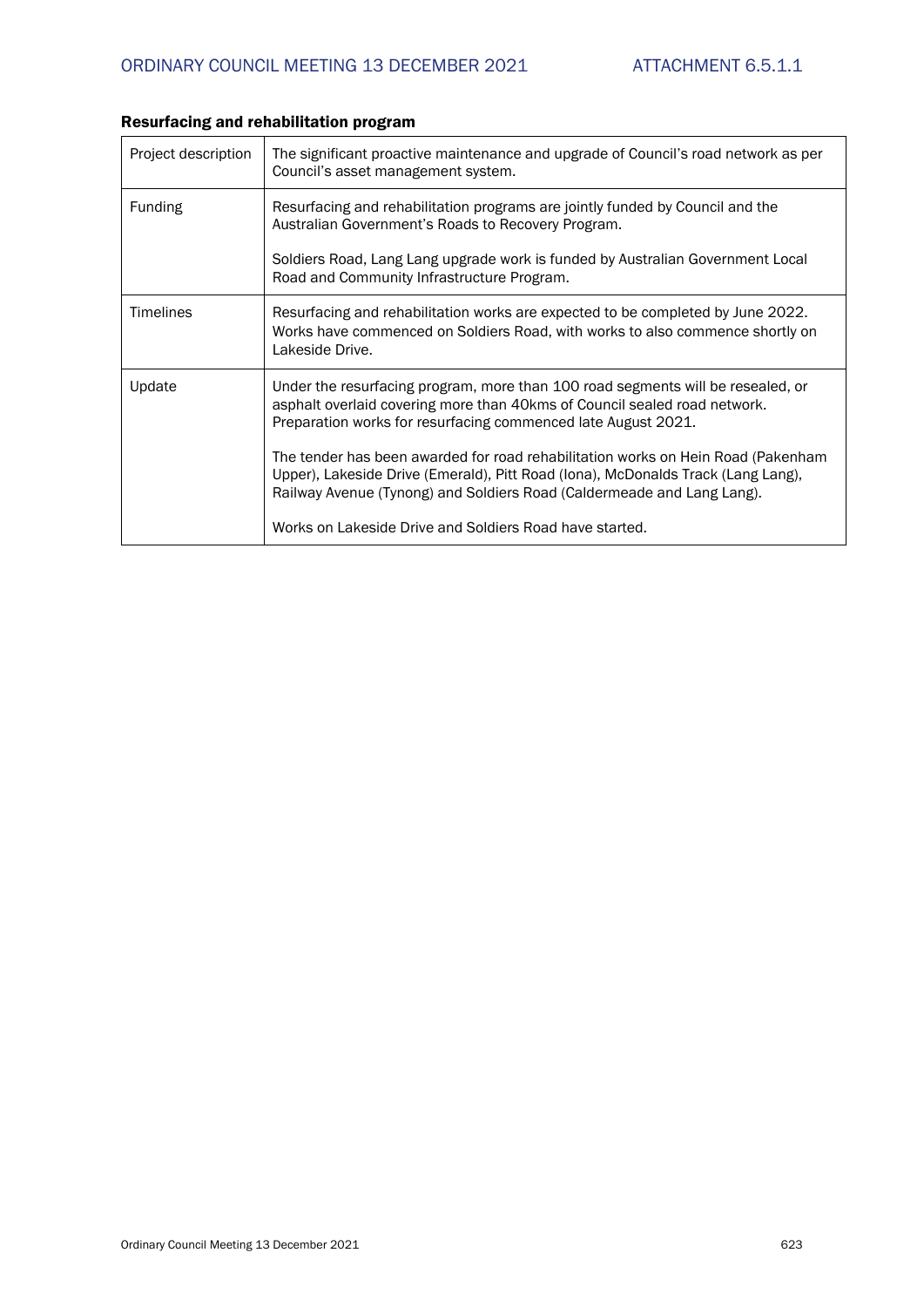## Paths, drains and bridges

## 2020–21 Bridge renewal program

| Project description | Replacement of identified bridges and major culverts (Temby Road,-Iona and Simpson<br>Road, Vervale)                                                                                                                                                 |
|---------------------|------------------------------------------------------------------------------------------------------------------------------------------------------------------------------------------------------------------------------------------------------|
| <b>Funding</b>      | The program is fully funded by Federal Government                                                                                                                                                                                                    |
| <b>Timelines</b>    | Tenders to be advertised in December.                                                                                                                                                                                                                |
| Update              | A detailed survey and assessment of the two-drainage channel cross sections has<br>been completed. A geotechnical assessment of the two sites has been completed.                                                                                    |
|                     | Both structures are to be tendered out together as one contract, in the hope of<br>securing a better price. Recent COVID-19 restrictions and construction shutdown has<br>delayed these projects, with tenders now due to be advertised in December. |

## 2021–22 Drainage program

| Project description | The maintenance and upgrading of Council's drainage network.                                                                                                                                                                             |
|---------------------|------------------------------------------------------------------------------------------------------------------------------------------------------------------------------------------------------------------------------------------|
| <b>Funding</b>      | The program is fully funded by Council.                                                                                                                                                                                                  |
| <b>Timelines</b>    | This program is due to be completed by June 2022                                                                                                                                                                                         |
| Update              | Initial planning works are under way for 2021-22 drainage program.                                                                                                                                                                       |
|                     | <i>Tynong Road drainage works</i> : discussions are under way regarding the management<br>of bandicoots presents in the works area. Flood modelling for the area has been<br>obtained and flood protection options have been considered. |
|                     | <i>Pepis Land dam protection works</i> : designs have been completed and the contractor<br>will be engaged to complete the works throughout February and March 2022.                                                                     |
|                     | Caroline Avenue, Cockatoo and Suffolk Avenue, Cockatoo work aiming to be complete<br>within December 2021. Working through some issues with the Primary School for<br>Caroline Avenue.                                                   |
|                     | Station Street, Koo Wee Rup – inundation – the surveyor has established title<br>boundaries. An easement will be required on private property due to services in the<br>road reserve.                                                    |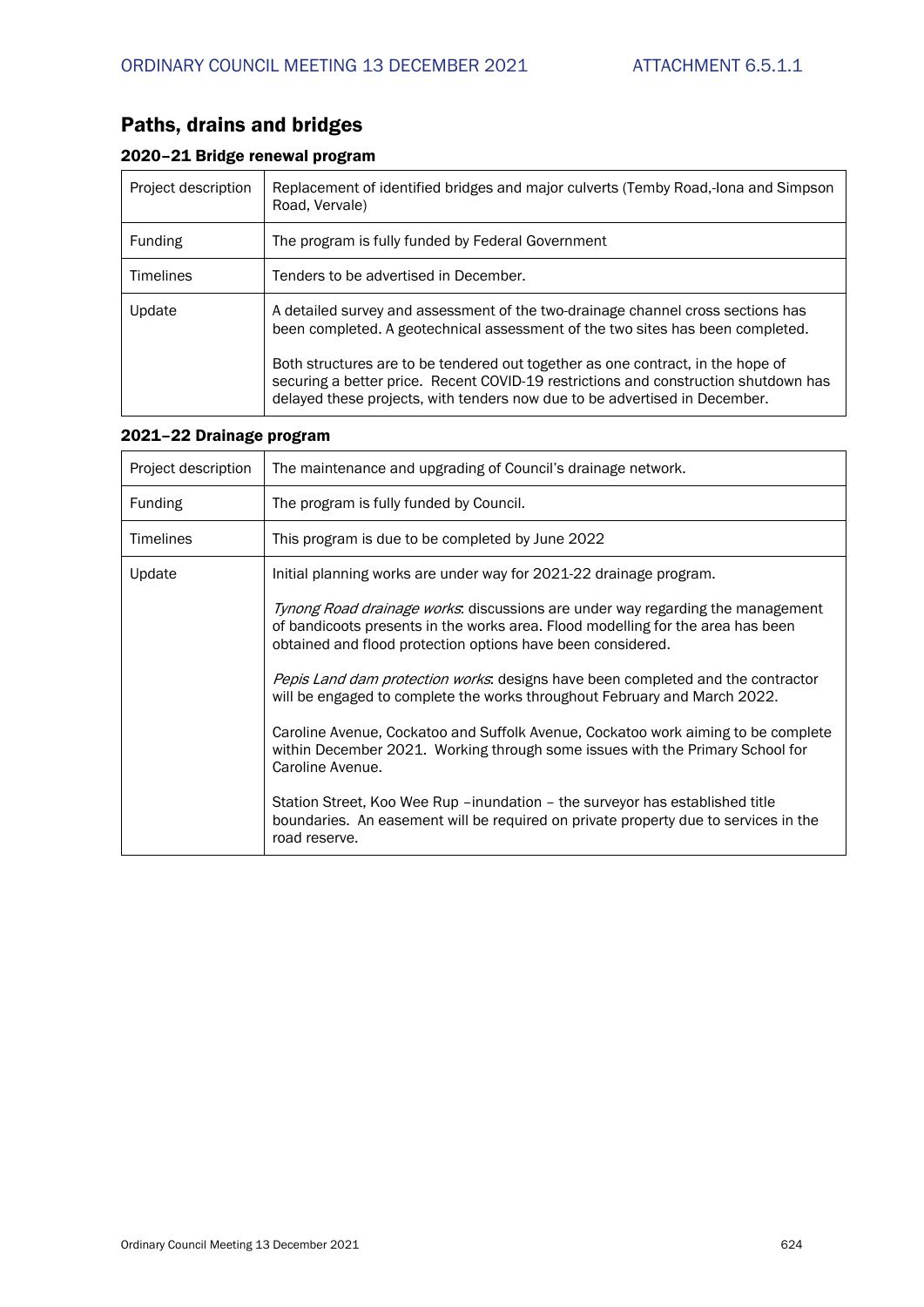## *Footpath projects*

## Princes Highway: south side shared path and bridge

| Project description | Construction of new footpaths and related works along the south side of Princes<br>Highway.<br>This project will construct 2.6km of 3m wide shared path and two pedestrian bridges                                                                                                                                                                                                                                                             |
|---------------------|------------------------------------------------------------------------------------------------------------------------------------------------------------------------------------------------------------------------------------------------------------------------------------------------------------------------------------------------------------------------------------------------------------------------------------------------|
| Funding             | This project is jointly funded by Council and the Victorian Government's Growing<br>Suburbs Fund program                                                                                                                                                                                                                                                                                                                                       |
| <b>Timelines</b>    | This project is due to be completed by March 2022                                                                                                                                                                                                                                                                                                                                                                                              |
| Update:             | Construction works are ongoing as weather and contractor COVID-19 regulations<br>permit.<br>1.8 km of shared path has been constructed.<br>Bridge quotations are being assessed.<br>DoT and Melbourne Water approvals, and some design issues are still being<br>finalised; the pedestrian bridges are now proposed to be fully constructed and<br>installed by March 2022.<br>The 15m bridge at Officer Creek, Officer has been awarded.<br>٠ |

### Various paths funded by Australian Government stimulus package

| Project description | Construction of new footpaths and related works.                                                                                                                                                                                                                                                                                                                                                                                                                                                                                                                                                                                                                                                                                                                                                                                                                                                                                                                                                                                                                |
|---------------------|-----------------------------------------------------------------------------------------------------------------------------------------------------------------------------------------------------------------------------------------------------------------------------------------------------------------------------------------------------------------------------------------------------------------------------------------------------------------------------------------------------------------------------------------------------------------------------------------------------------------------------------------------------------------------------------------------------------------------------------------------------------------------------------------------------------------------------------------------------------------------------------------------------------------------------------------------------------------------------------------------------------------------------------------------------------------|
| <b>Funding</b>      | These projects are fully funded by the Australian Government's Local Roads and<br>Community Infrastructure stimulus program                                                                                                                                                                                                                                                                                                                                                                                                                                                                                                                                                                                                                                                                                                                                                                                                                                                                                                                                     |
| <b>Timelines</b>    | This program is due to be completed by June 2022                                                                                                                                                                                                                                                                                                                                                                                                                                                                                                                                                                                                                                                                                                                                                                                                                                                                                                                                                                                                                |
| Update:             | The following paths have been scoped and are under various stages of design or<br>construction, to be delivered before the end of the year, as per funding agreement.<br>Denhams Road, Koo Wee Rup – drainage and footpath has been completed<br>Toomuc Valley Road footpath: 1km crushed rock path with fencing and drainage-<br>$\bullet$<br>to be constructed in January dependent on weather<br>Kenilworth Avenue: drainage and 400m of footpath on railway side-drainage<br>$\bullet$<br>works completed. Contractor appointed to construct the footpath is liaising with<br>Metro Trains and PTV in regard to ensuring all parties work together to enable the<br>path to be built as soon as possible before the end of the year.<br>Princes Highway (between Grandview and Majestic Drive), Pakenham: 450m<br>٠<br>concrete shared path on north side. There are approximately 30 trees that have to<br>be removed and a planning permit is required for tree removal and offsets. This<br>will cause a delay to construction of path to early in 2022. |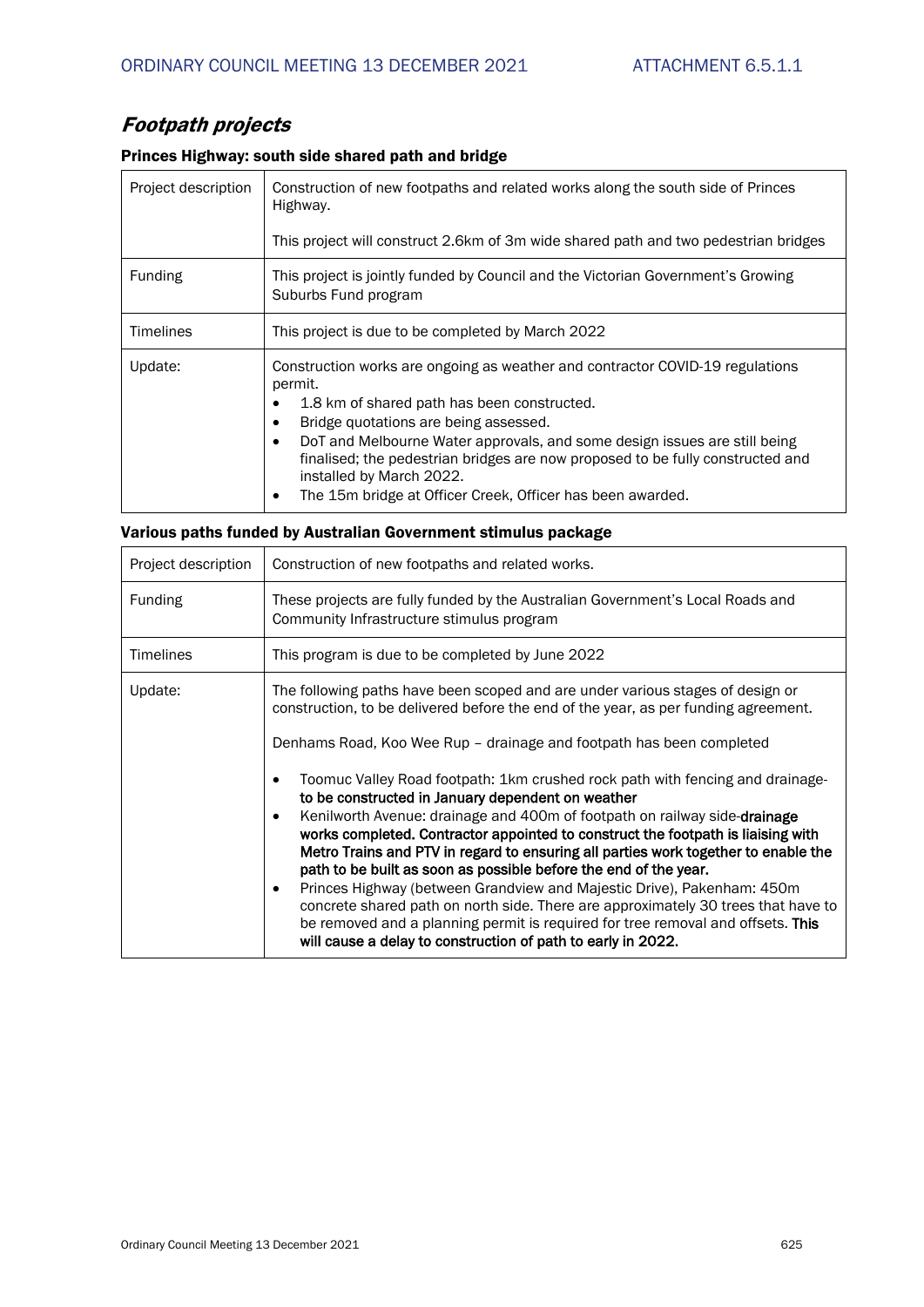## Other Council capital projects

## Alma Treloar amphitheatre

| Project description | Upgrade of the existing amphitheatre to be more improve accessibility, including using<br>recycled materials to reduce maintenance costs.                        |
|---------------------|------------------------------------------------------------------------------------------------------------------------------------------------------------------|
| Funding             | The project is jointly funded by Council and the Victorian Government's Growing<br>Suburbs Fund.                                                                 |
| <b>Timelines</b>    | Ministerial event proposed for Saturday 5 March to coincide with Cockatoo twilight<br>market. Construction of the amphitheatre is due to commence in March 2022. |
| Update              | This project is being re-tendered as no submissions were received the first time.                                                                                |

#### Cockatoo cottages

| Project description | Upgrade and refurbishment of five domestic units including minor sub floor structural<br>work, external cladding, roof repairs, new windows, access ramp, internal kitchen<br>joinery, wall linings, flooring and painting, climate comfort control. |
|---------------------|------------------------------------------------------------------------------------------------------------------------------------------------------------------------------------------------------------------------------------------------------|
| <b>Funding</b>      | This project is fully funded by Council                                                                                                                                                                                                              |
| <b>Timelines</b>    | Works are due to commence in January 2022, subject to contractor availability.                                                                                                                                                                       |
| Update              | Council officers are preparing request for quote for engagement of all required trades.                                                                                                                                                              |

#### Koo Wee Rup skate facility

| Project description | Upgrade to the existing skate facility located in Cochrane Park. The new skate park will<br>provide new opportunities for skaters, scooters and BMX. The project will be a design<br>and construct contract. |
|---------------------|--------------------------------------------------------------------------------------------------------------------------------------------------------------------------------------------------------------|
| <b>Funding</b>      | This project is fully funded by Council                                                                                                                                                                      |
| <b>Timelines</b>    | Community consultation will commence once contractor appointed and design is<br>$\bullet$<br>expected to be finalised late 2021<br>Construction expected March 2022.<br>$\bullet$                            |
| Update              | The tender has been awarded and community consultation is now underway.                                                                                                                                      |

#### Officer District Park

| Project description | Detailed design including a skate park, walking tracks, downhill mountain board track,<br>parkour, fitness, café and car park.                                                                        |
|---------------------|-------------------------------------------------------------------------------------------------------------------------------------------------------------------------------------------------------|
| Funding             | The detailed design is funded by Council. The construction of the project is jointly<br>funded by Council and the Victorian Government's Growing Suburbs Fund.                                        |
| <b>Timelines</b>    | Construction expected to commence in 2022                                                                                                                                                             |
| Update              | Council has been advised the grant application for the Building Better Regions Fund<br>was unsuccessful. This will impact the scope and delivery of the project which is<br>currently being assessed. |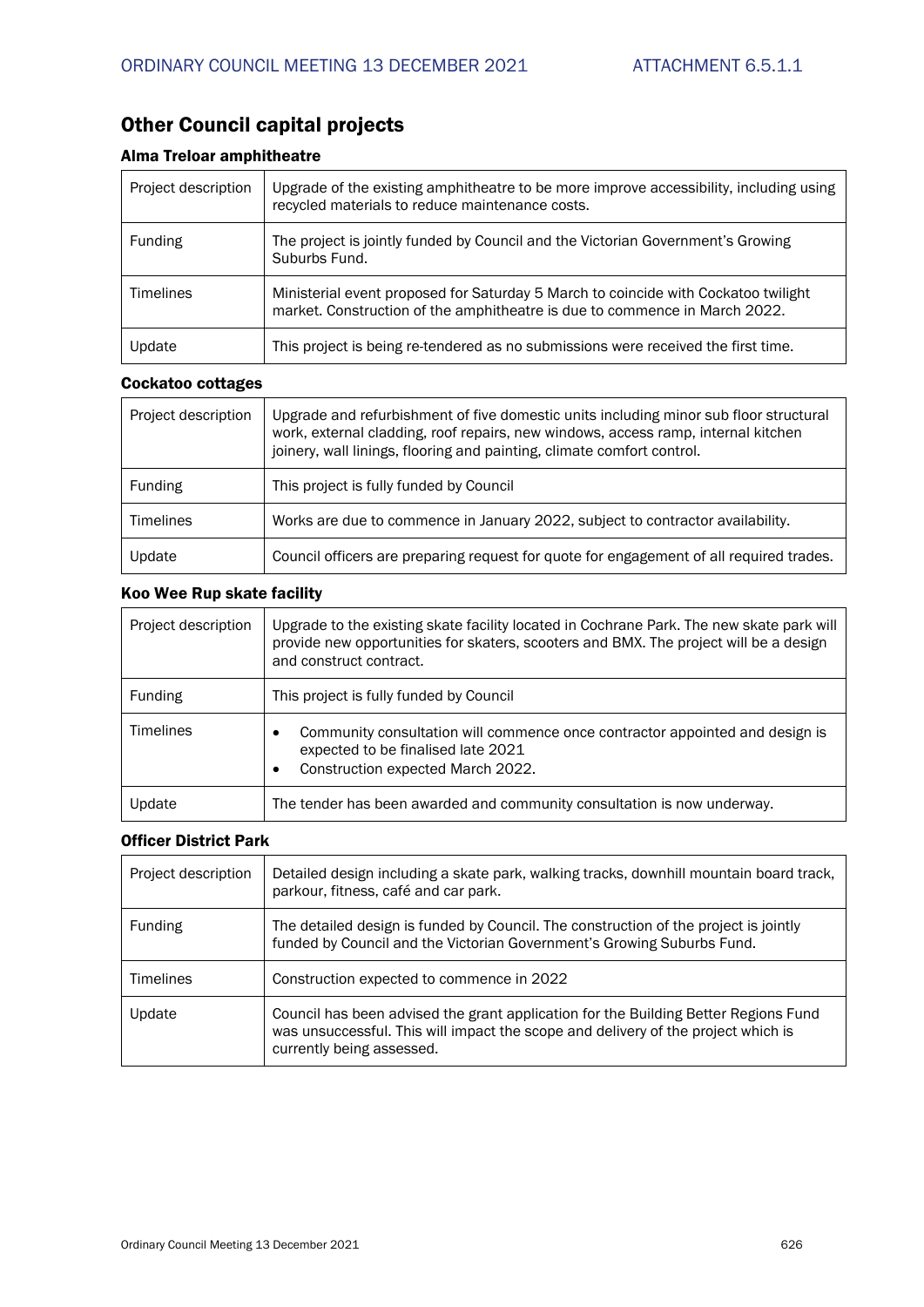## Pakenham Regional Tennis Centre pavilion extension

| Project description | Proposed extension for the Pakenham Tennis Club (relocation) comprising steel frame<br>structure, full height glazing, kitchenette, unisex toilet facility, balcony overlooking<br>courts, provision for two persons lift and reconfiguration of the existing external play<br>area. |
|---------------------|--------------------------------------------------------------------------------------------------------------------------------------------------------------------------------------------------------------------------------------------------------------------------------------|
| <b>Funding</b>      | This project is fully funded by Council                                                                                                                                                                                                                                              |
| <b>Timelines</b>    | Project scheduled for completion late March 2022.                                                                                                                                                                                                                                    |
| Update              | The tender assessment and value management exercise is being finalised to progress<br>award of the construction contractor.                                                                                                                                                          |

## Koo Wee Rup Bowls clubhouse pavilion

| Project description | Proposed demolition of existing clubroom facility and construction of new clubhouse<br>with facilities for club members and general community including two social rooms,<br>bistro area, three community meeting rooms, kitchen, bar servery, two change room<br>areas, office area, toilet facilities, storage area, first aid room, covered spectator area<br>and carparking. |
|---------------------|----------------------------------------------------------------------------------------------------------------------------------------------------------------------------------------------------------------------------------------------------------------------------------------------------------------------------------------------------------------------------------|
| Funding             | This project is jointly funded by Council, Victorian and Australian Government<br>agencies.                                                                                                                                                                                                                                                                                      |
| <b>Timelines</b>    | Project scheduled for completion June 2023.                                                                                                                                                                                                                                                                                                                                      |
| Update              | The schematic layout has been accepted by Council and the user group. The architect<br>is now progressing with the detailed design.                                                                                                                                                                                                                                              |

## Playground renewal works (2021-22)

| Project description | Playgrounds to be renewed include:<br>Barker Road, Garfield<br>$\bullet$<br>Bayles Flora and Fauna, Bayles<br>٠<br>Dutton Place, Pakenham<br>Ray Canobie, Pakenham<br>٠<br>Walnut Way, Pakenham<br>$\bullet$<br>Windemere Blvd, Pakenham<br>$\bullet$<br>Devine Drive, Pakenham<br>٠ |
|---------------------|--------------------------------------------------------------------------------------------------------------------------------------------------------------------------------------------------------------------------------------------------------------------------------------|
| Funding             | All projects are funded by Council's capital works program                                                                                                                                                                                                                           |
| <b>Timelines</b>    | Consultation has commenced within late 2021 and works expected to be completed<br>by June 2022.                                                                                                                                                                                      |
| Update              | Concept design development is continuing, with community consultation being<br>undertaken in November and December.                                                                                                                                                                  |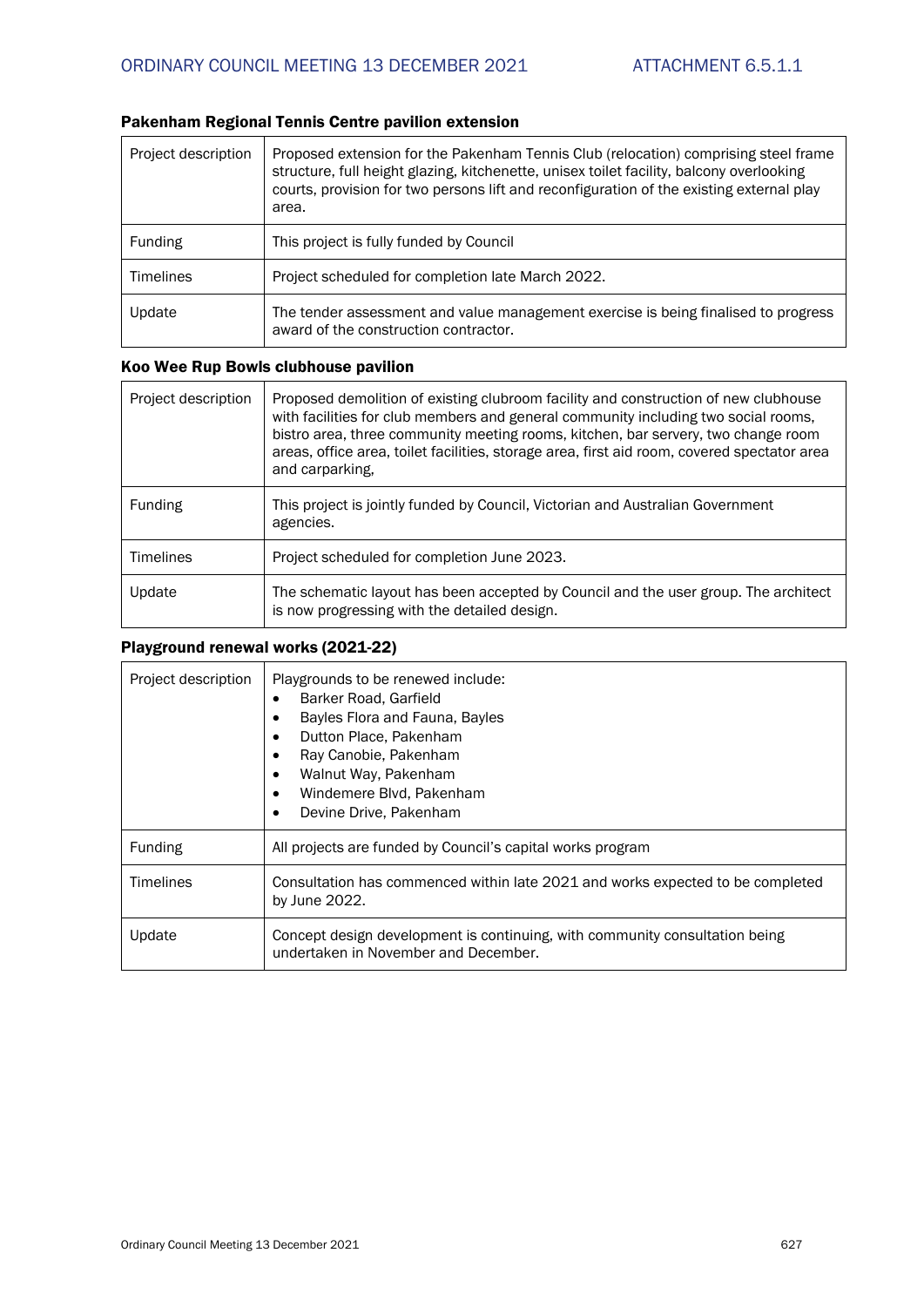| Project description | Relocation and expansion of the My Place Youth Facility to a parcel of Council owned<br>land at James Street, Pakenham. The new facility will accommodate approximately<br>1000m2 of building structure, together with landscaping and associated car parking,<br>which will be designed to engage and support young people 12-25 years of age. |
|---------------------|-------------------------------------------------------------------------------------------------------------------------------------------------------------------------------------------------------------------------------------------------------------------------------------------------------------------------------------------------|
| <b>Funding</b>      | This project is jointly funded by Council, the Victorian Government's Growing Suburbs<br>Fund, and the Australian Government.                                                                                                                                                                                                                   |
| <b>Timelines</b>    | The project is scheduled for completion by December 2022.                                                                                                                                                                                                                                                                                       |
| Update              | The construction contractor has been successfully awarded and construction on site is<br>due to commence in January 2022.                                                                                                                                                                                                                       |

## My Place Youth Facility

## Multicultural hub feasibility study

| Project description | Undertake a feasibility study, including community and key stakeholder consultation<br>that will outline:<br>purpose for the hub<br>range of community activities and services to be offered at the hub<br>potential locations/sites<br>service model<br>design features that should be included<br>case studies on similar hubs (including learnings)<br>concept design including cost estimates |
|---------------------|---------------------------------------------------------------------------------------------------------------------------------------------------------------------------------------------------------------------------------------------------------------------------------------------------------------------------------------------------------------------------------------------------|
| Funding             | The study is jointly funded by Council and the Australian Government                                                                                                                                                                                                                                                                                                                              |
| <b>Timelines</b>    | The feasibility study is complete.                                                                                                                                                                                                                                                                                                                                                                |
| Update              | The feasibility study will be tabled at this Council meeting in a separate report for<br>resolution of proposed next steps.                                                                                                                                                                                                                                                                       |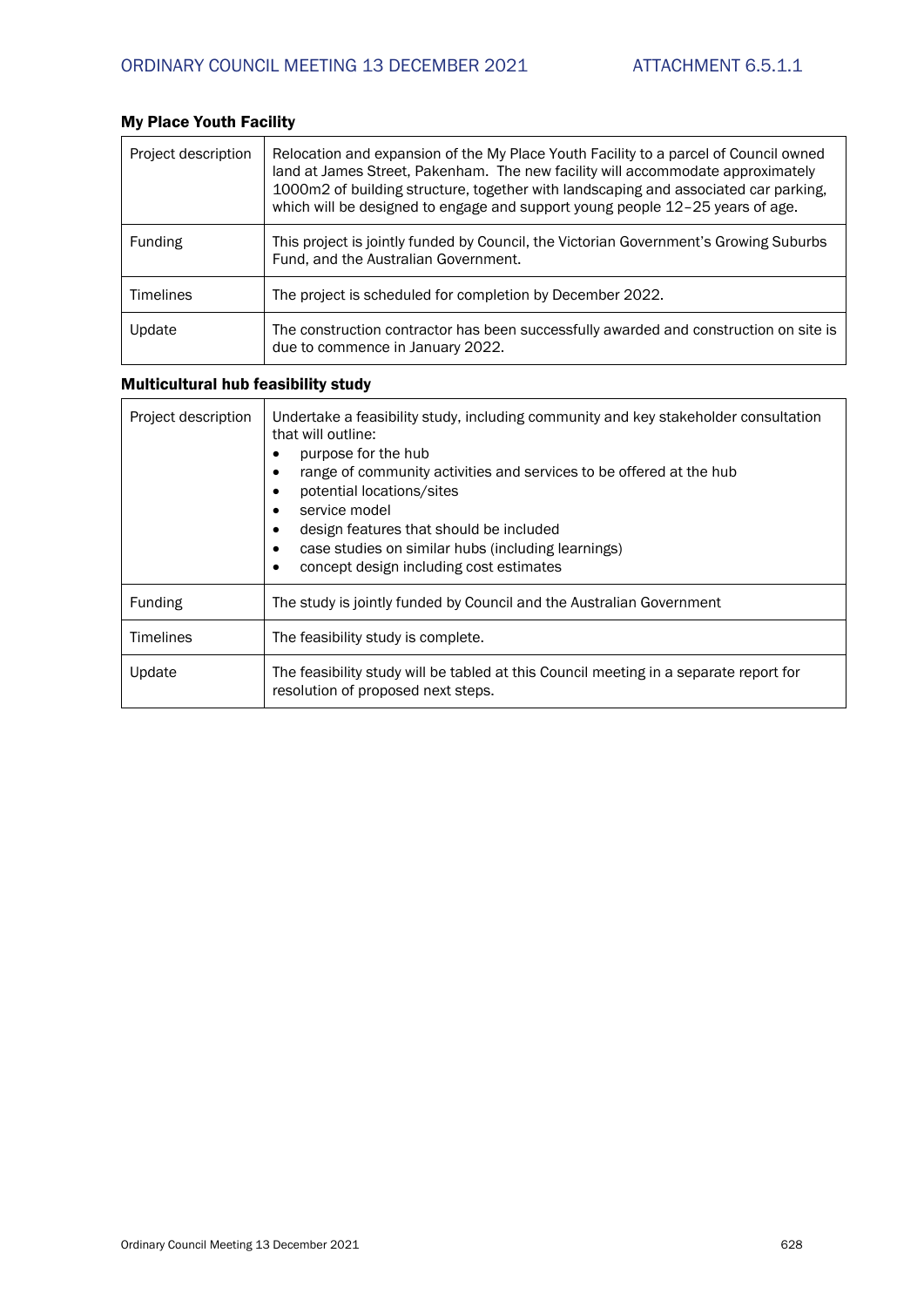## Rix Road Integrated Children's Centre

| Project description | New Integrated Child and Family Centre, which will include a kindergarten comprising<br>three program rooms catering for 33 children per room, three consulting rooms for<br>professionals (such as Maternal and Child Health), a community room, staff room,<br>amenities, equipment, furniture, outdoor play areas and carparking. |
|---------------------|--------------------------------------------------------------------------------------------------------------------------------------------------------------------------------------------------------------------------------------------------------------------------------------------------------------------------------------|
| Funding             | The project is jointly funded by Developer Contributions and the Victorian Government.                                                                                                                                                                                                                                               |
| <b>Timelines</b>    | The project is scheduled for completion by the end of December 2021.                                                                                                                                                                                                                                                                 |
| Update              | The internal fit out of the building is nearing completion. Landscaping and carpark<br>works are progressing.                                                                                                                                                                                                                        |

## Timbertop Integrated Children's Centre

| Project description | New Integrated Child and Family Centre, which will include a kindergarten comprising<br>two program rooms, three consulting rooms for professionals (such as Maternal and<br>Child Health), staff room, amenities, equipment, furniture, outdoor play areas and<br>carparking. |
|---------------------|--------------------------------------------------------------------------------------------------------------------------------------------------------------------------------------------------------------------------------------------------------------------------------|
| Funding             | The project is jointly funded by Developer Contributions and the Victorian Government.                                                                                                                                                                                         |
| <b>Timelines</b>    | The project is due for completion by May 2022.                                                                                                                                                                                                                                 |
| Update              | Construction works are progressing.                                                                                                                                                                                                                                            |
|                     | The Timbertop Kindergarten group will commence at Rix Road Integrated Child and<br>Family Centre and transition to Timbertop once the site is ready to open.                                                                                                                   |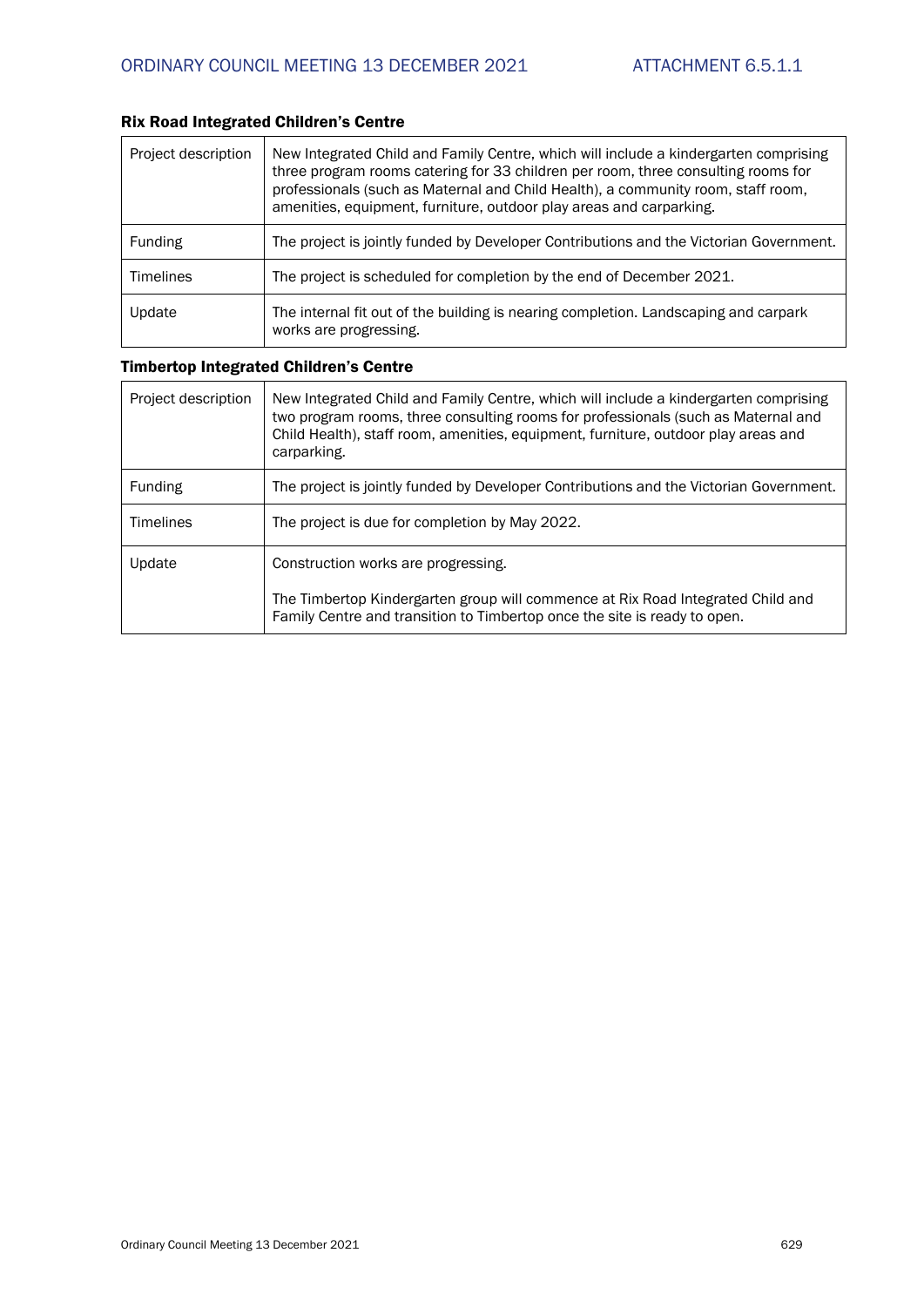## Victorian Government and developer delivered projects

## Cardinia Road level crossing removal

| Project description | Construction of a bridge to take the road over the railway line. This will create some<br>more open space in the area and a community recreation space underneath the<br>southern bridge span as well as reducing congestion in the area. |
|---------------------|-------------------------------------------------------------------------------------------------------------------------------------------------------------------------------------------------------------------------------------------|
| Funding             | This project is fully funded and delivered by the Victorian Government                                                                                                                                                                    |
| <b>Timelines</b>    | This project is complete.                                                                                                                                                                                                                 |
| Update              | All works are now complete                                                                                                                                                                                                                |

## Healesville Koo Wee Rup Road upgrade works

| Project description | Dual carriageway upgrade from Monash Freeway to Manks Road roundabout.<br>Additional lane will be constructed to make this a dual lane road for the entire length,<br>with shared use path for the upgrade length. Upgrade of the interchange with the<br>freeway is also taking place with intersections replacing the roundabouts and a new<br>two-lane bridge being installed |
|---------------------|----------------------------------------------------------------------------------------------------------------------------------------------------------------------------------------------------------------------------------------------------------------------------------------------------------------------------------------------------------------------------------|
| Funding             | This project is fully funded and delivered by the Victorian Government under the<br>Suburban Roads upgrade program.                                                                                                                                                                                                                                                              |
| <b>Timelines</b>    | Works are due to commence on site in early 2022, with construction due to be<br>completed in by 2025.                                                                                                                                                                                                                                                                            |
| Update              | Preliminary works such as service location and relocating of Ellet Road Telstra<br>exchange are currently underway with some minor road closures in place for short<br>periods.                                                                                                                                                                                                  |
|                     | Contracts have been awarded with the project split into two. The north project is from<br>South East Boulevard to Ellett Road and the south project is from Ellett Road to Manks<br>Road.                                                                                                                                                                                        |
|                     | Detailed design is well underway.                                                                                                                                                                                                                                                                                                                                                |